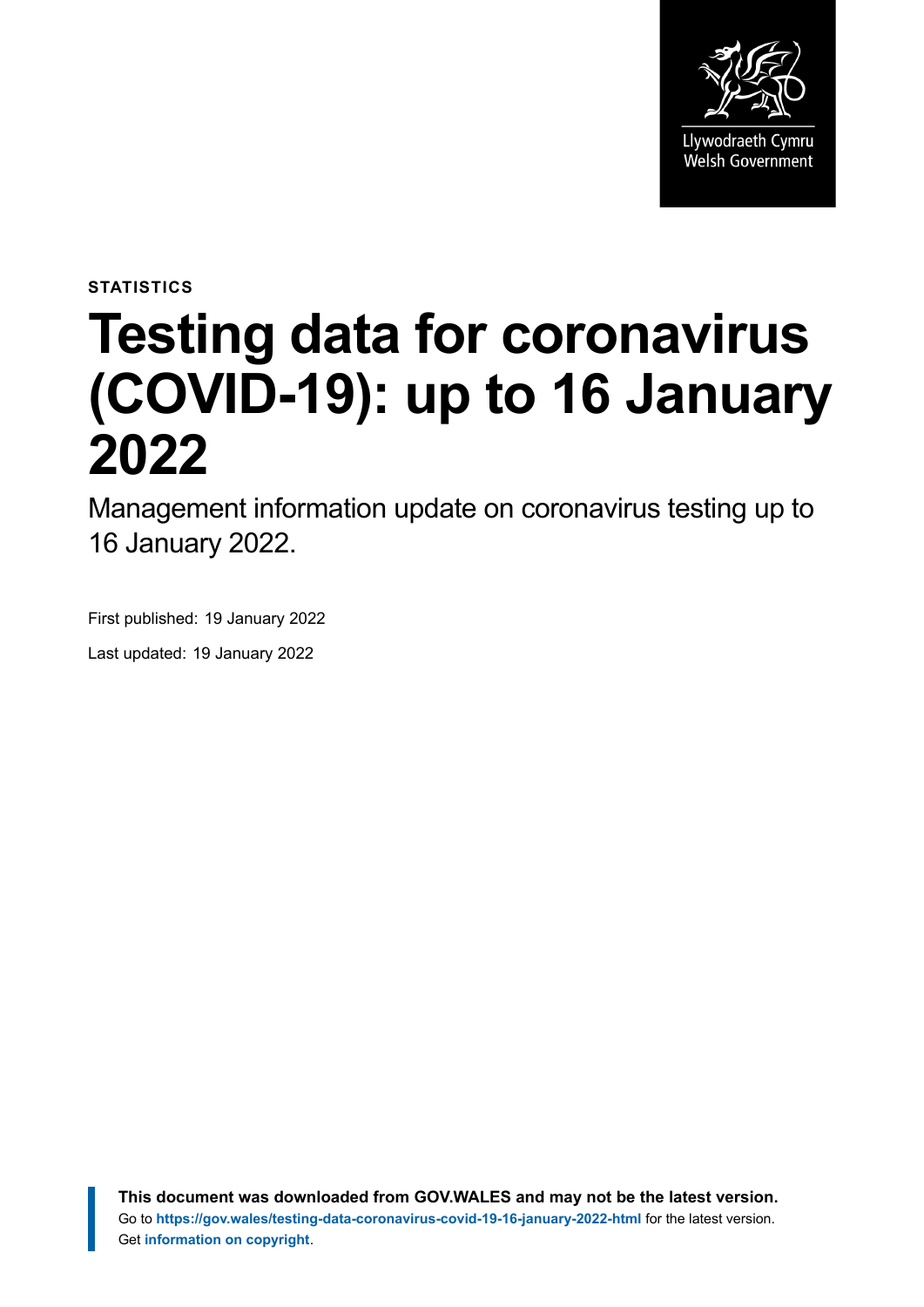# **Contents**

| <b>Introduction</b>                        |  |
|--------------------------------------------|--|
| <b>Main results</b>                        |  |
| <b>Antigen tests</b>                       |  |
| <b>Antibody tests</b>                      |  |
| <b>Background</b>                          |  |
| <b>Quality and methodology information</b> |  |
| <b>Contact details</b>                     |  |

# <span id="page-1-0"></span>**Introduction**

This statistical release summarises weekly coronavirus (COVID-19) testing information provided by Public Health Wales and Digital Health and Care Wales (DHCW). This includes information on the number of tests authorised through laboratories of antigen tests (including a breakdown by key worker and residents where key workers are employed), turnaround times of antigen tests, and the number of antibody tests for key workers and residents.

Tests for coronavirus (COVID-19) are categorised as either antigen tests or antibody tests. The antigen test, which is commonly known as a swab or PCR (polymerise chain reaction) test, is used to test whether a person is currently infected with coronavirus. The antibody test is used to find out whether a person has previously had the virus. Please see the **[quality and methodology](#page-15-0)**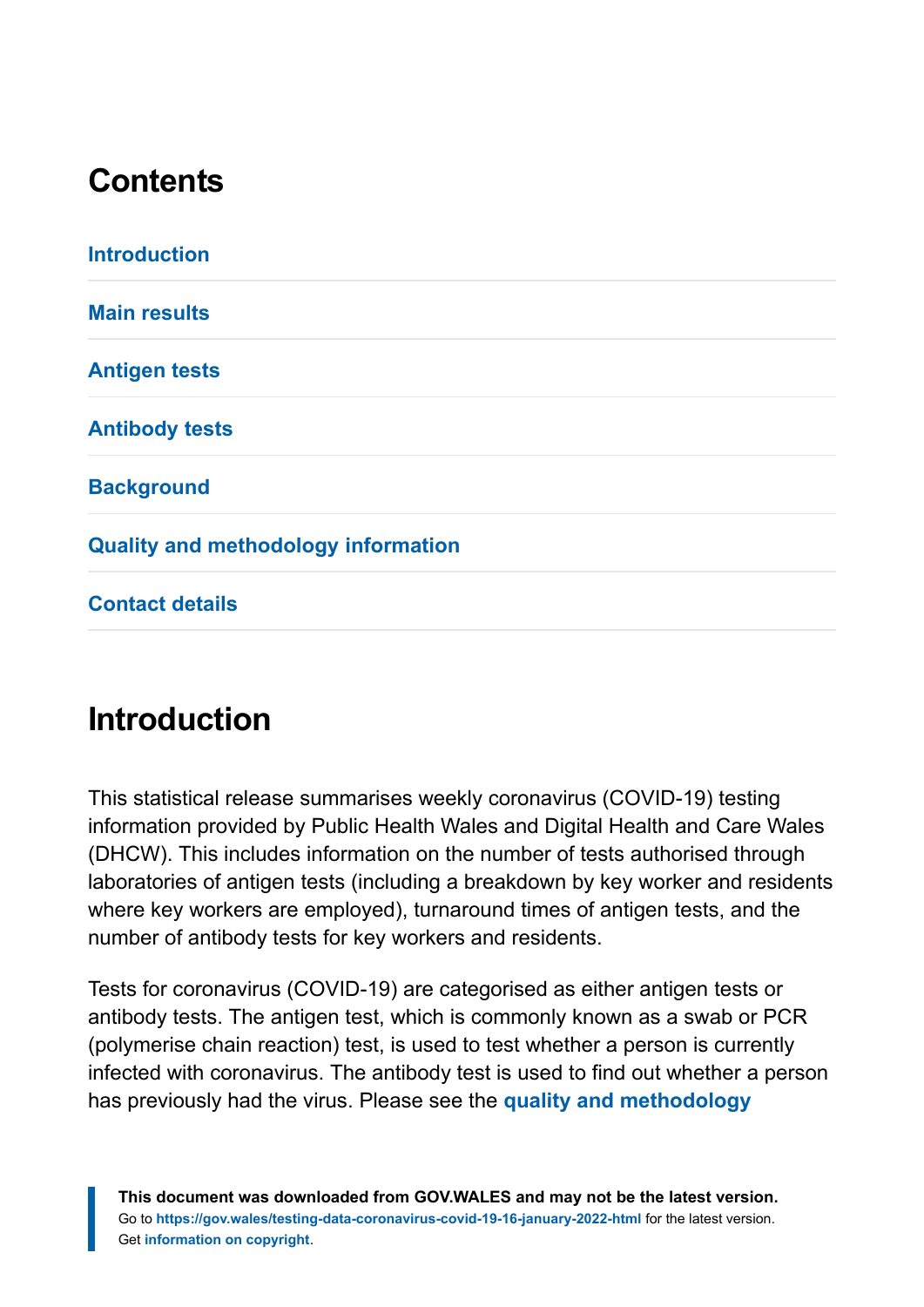#### **[section](#page-15-0)** for more information.

Antigen lateral flow tests are not included in this publication. Until 6 January 2022 people with positive results from antigen lateral flow tests were advised to book a PCR laboratory test. These PCR tests appear in the data presented in this release. Since 6 January 2022 people with positive lateral flow tests that do not have Covid-19 symptoms are not required to complete a PCR test. For this and other reasons, PCR tests do not capture all infections. Therefore, data in this release and the accompanying web tables do not necessarily reflect true prevalence. More information is available in the **[background section](#page-11-0)**.

The data are taken from management information and are subject to change. They have not been subject to the same validation processes undertaken for official statistics releases. We are publishing these data to provide a weekly summary of testing activity in Wales, including tests on critical workers, residents and the timeliness of tests. This statistical release is evolving and we appreciate feedback to improve the content.

#### Public Health Wales (PHW) publishes a **[daily surveillance](https://public.tableau.com/profile/public.health.wales.health.protection#!/vizhome/RapidCOVID-19virology-Public/Headlinesummary)**

**[dashboard](https://public.tableau.com/profile/public.health.wales.health.protection#!/vizhome/RapidCOVID-19virology-Public/Headlinesummary)** including data on authorised tests, testing episodes, positive cases, incidence and deaths due to COVID-19. This is a **[weekly summary](https://gov.wales/testing-data-coronavirus-covid-19)** of this information, plus additional detail on the number of tests on critical workers and the location that the test sample was collected and turnaround times of tests. The data in this release starts on the 18 March 2020 for daily testing data, and from the week commencing 16 March 2020 for weekly testing data (including turnaround times).

Further detail about the data in this release can be found in the **[quality and](#page-15-0) [methodology section](#page-15-0)** and also in our data explainer, **[Understanding data on](https://gov.wales/understanding-data-coronavirus-covid-19-testing) [coronavirus \(COVID-19\) testing](https://gov.wales/understanding-data-coronavirus-covid-19-testing)**. These provide further explanation on the data used, including the difference in test dates, location of test and data sources.

## <span id="page-2-0"></span>**Main results**

• Antigen lab capacity in NHS Wales laboratories was 15,167 up to 16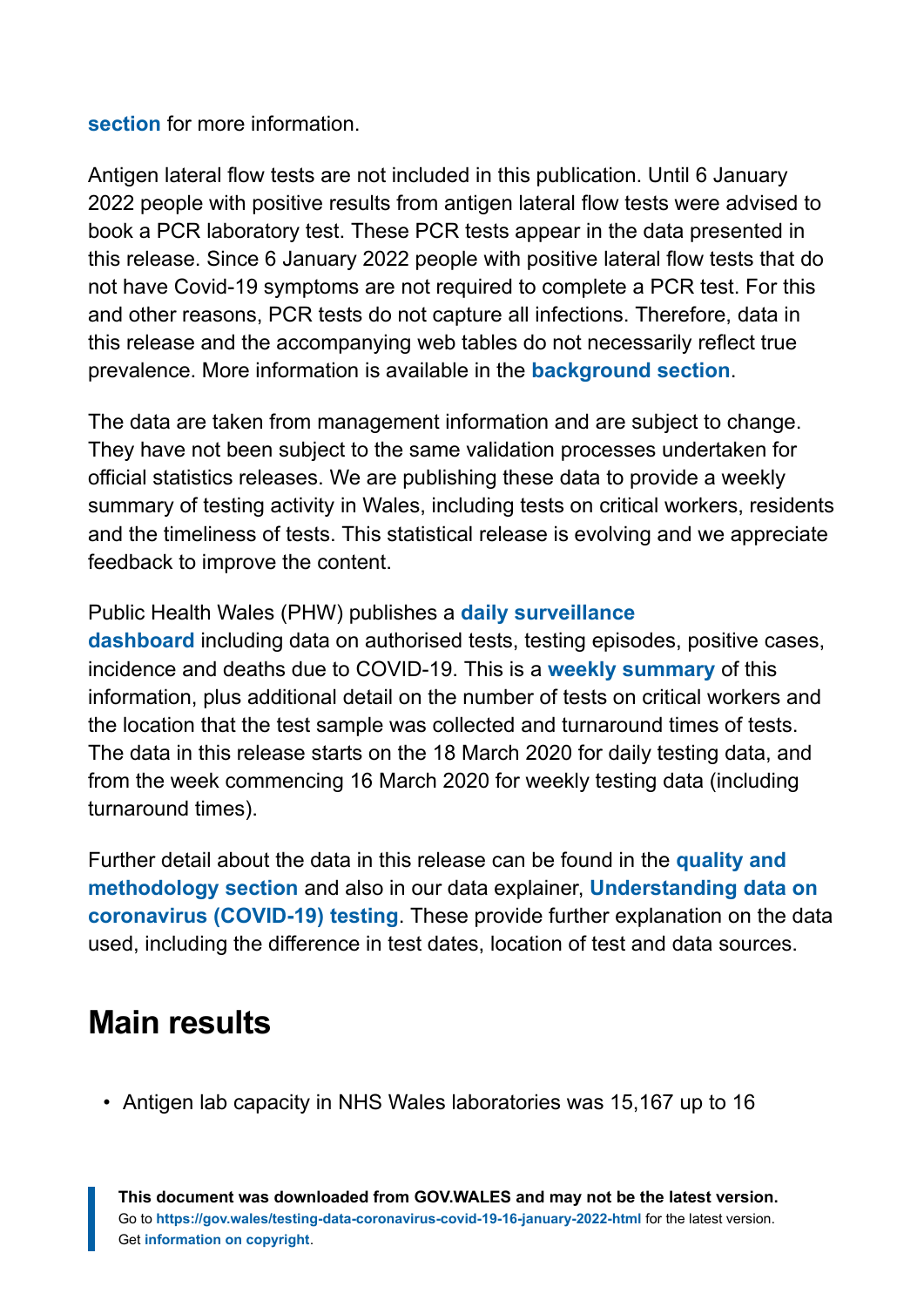January 2022. This does not include capacity at UK laboratories, where some Welsh residents' samples are processed.

- As at 9am on 16 January 2022, there have been 7.99 million antigen tests authorised for Welsh residents.
- Up to the end of 16 January 2022, 100,868 antibody tests have been authorised for Welsh residents with 19,755 positive results.

In the latest week (10 to 16 January 2022):

- 96.4% of tests requiring a rapid turnaround were completed within one calendar day\*
- 98.4% of community and mass testing in person tests and 94.5% of hospital tests processed in NHS Wales laboratories were authorised in one day
- 97.1% of community tests processed in non-NHS Wales laboratories were authorised in one day\*
- 76.4% of tests via the organisation portal and 64.2% of home tests were authorised within one day (see **[Understanding data on coronavirus](https://gov.wales/understanding-data-coronavirus-covid-19-testing) [\(COVID-19\) testing](https://gov.wales/understanding-data-coronavirus-covid-19-testing)** for more information about test location categories)

\* Tests requiring a rapid turnaround time are samples collected at hospitals, community and mass testing: in person sites processed in NHS Wales laboratories and samples collected at community test centres processed in non-NHS Wales laboratories.

# <span id="page-3-0"></span>**Antigen tests**

Chart 1 shows the number of testing episodes authorised in both NHS Wales and non-NHS Wales laboratories. These figures include tests processed through laboratories outside NHS Wales, including tests for Welsh residents taken at testing centres in England, testing centres in Wales, tests ordered through the organisation portal and home testing kits.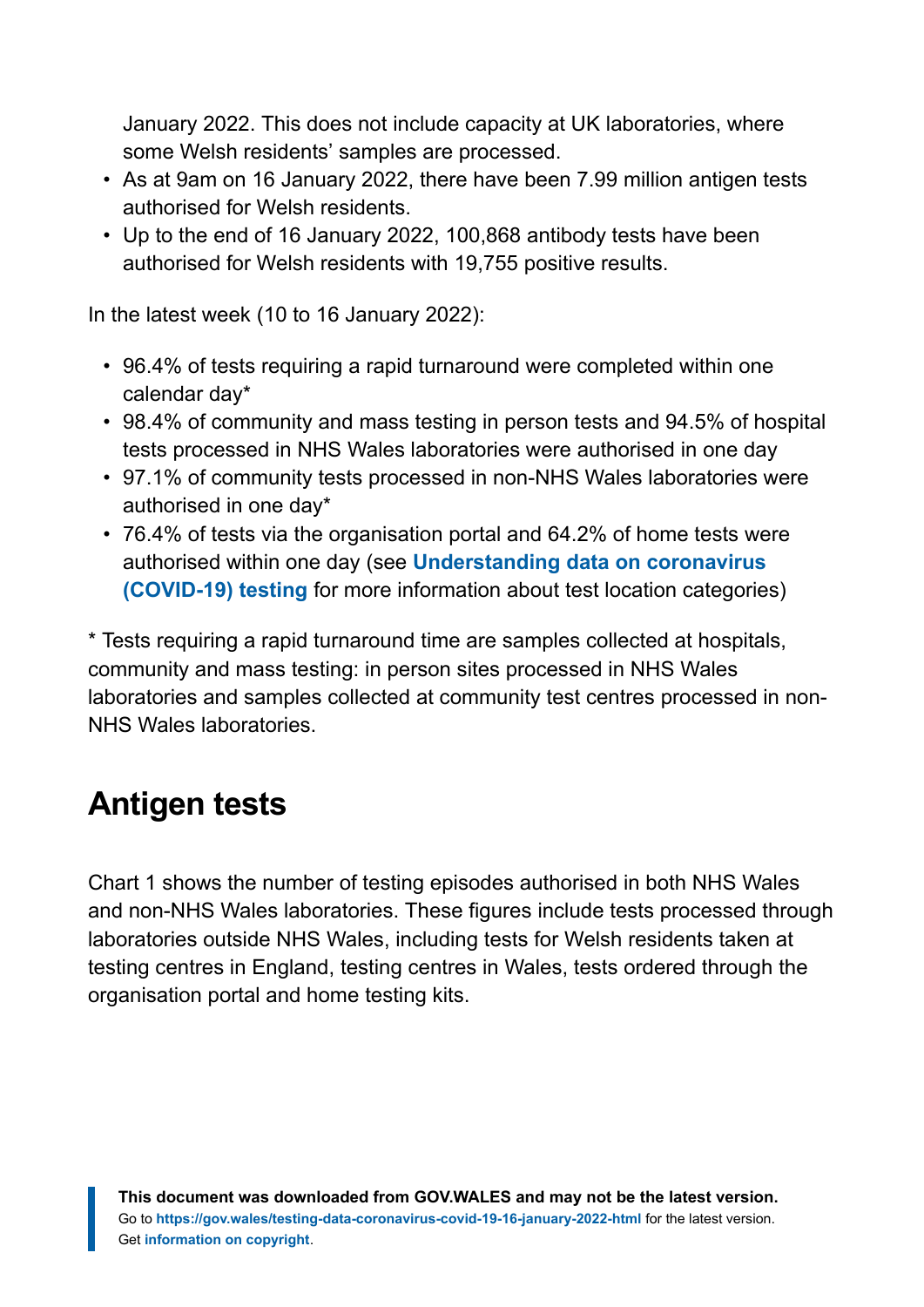### **Chart 1: Total number of antigen testing episodes** authorised through NHS Wales and non-NHS Wales laboratories up to 12 January 2022



Source: Public Health Wales

#### **[Total number of antigen testing episodes through NHS Wales and non-NHS](https://public.tableau.com/app/profile/public.health.wales.health.protection/viz/RapidCOVID-19virology-Public/Headlinesummary) [Wales laboratories at 9:00am on 16 January 2022 on Public Health Wales](https://public.tableau.com/app/profile/public.health.wales.health.protection/viz/RapidCOVID-19virology-Public/Headlinesummary)**

Individuals may be tested more than once for COVID-19. The number of test episodes presented are calculated using a six-week episode period, with individuals who are tested multiple times in that six week period only being counted once. Any tests that occur more than six weeks after the initial test will trigger a new testing episode.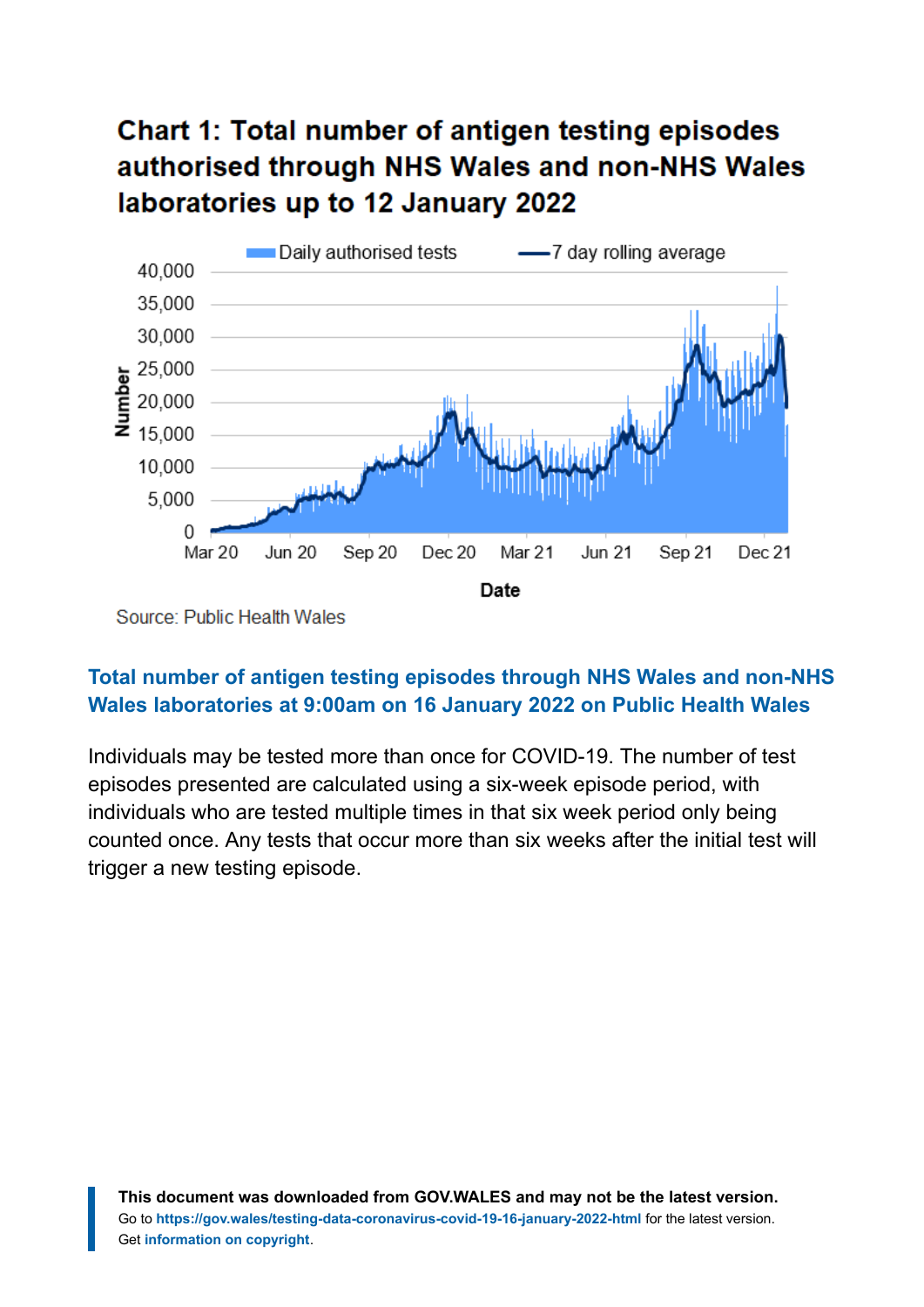## **Chart 2: Total number of antigen tests authorised** through NHS Wales and non-NHS Wales laboratories as at end 16 January 2022



#### **Data available at: [Number of PCR antigen tests processed by NHS-Wales](https://statswales.gov.wales/Catalogue/Health-and-Social-Care/coronavirus-covid-19/testing-data-for-coronavirus-covid-19/numberofpcrantigentestsprocessedbynhswaleslaboratoriesandpercentageprocessedwithin12and3days-by-week-location) [laboratories and percentage processed within 1, 2 and 3 days, by week](https://statswales.gov.wales/Catalogue/Health-and-Social-Care/coronavirus-covid-19/testing-data-for-coronavirus-covid-19/numberofpcrantigentestsprocessedbynhswaleslaboratoriesandpercentageprocessedwithin12and3days-by-week-location) [and location on StatsWales](https://statswales.gov.wales/Catalogue/Health-and-Social-Care/coronavirus-covid-19/testing-data-for-coronavirus-covid-19/numberofpcrantigentestsprocessedbynhswaleslaboratoriesandpercentageprocessedwithin12and3days-by-week-location)**

Tests processed through non-NHS Wales laboratories increased through 2020. This is largely due to Welsh residents beginning to book tests through the organisation portal. Increases in demand is reflected in the data in September 2020, around Christmas 2020, June 2021 and the end of summer 2021.

The highest number of weekly tests authorised through NHS Wales and non-NHS Wales laboratories was in the week beginning 27 December 2021 when 207,301 tests were authorised.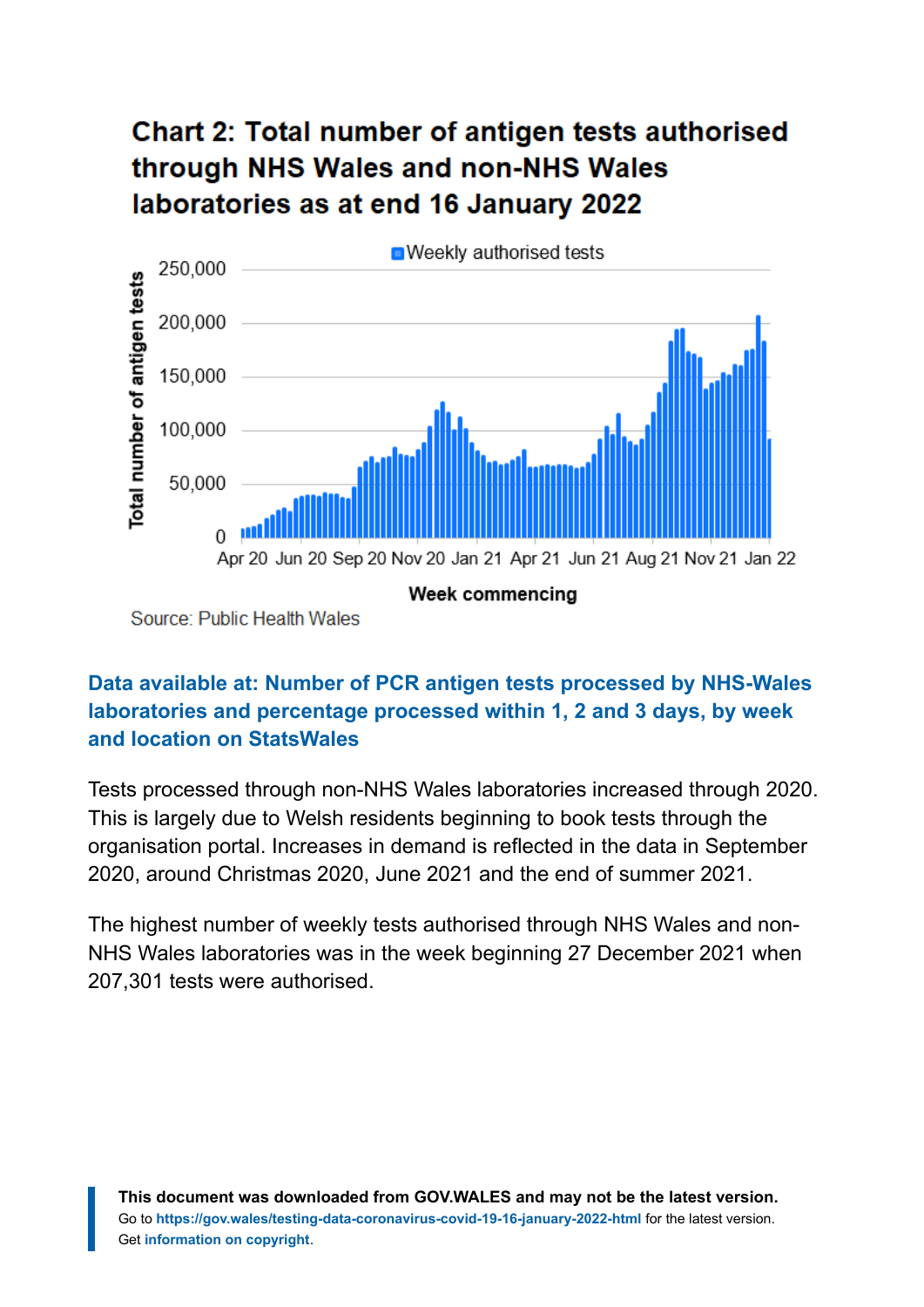### **Turnaround times for antigen tests**

The figures shown are measured from the date a sample is recorded as being collected to the time the result is authorised. It does not indicate how long it takes for an individual to receive their result from point of testing.

Data on the time taken to receive a COVID-19 test result is split by testing route, as this will have an impact on the time taken to complete the test processing. Community tests have been split out by different pathways, with tests completed due to clinical need reported separately to tests completed to screen individuals who have been identified as asymptomatic key workers or residents.

### **Chart 3: Cumulative proportion of antigen tests** authorised from NHS Wales laboratories within one, two and three calendar days as at end 16 January 2022



Source: Public Health Wales

#### **Data available at: [Number of PCR antigen tests processed by NHS-Wales](https://statswales.gov.wales/Catalogue/Health-and-Social-Care/coronavirus-covid-19/testing-data-for-coronavirus-covid-19/numberofpcrantigentestsprocessedbynhswaleslaboratoriesandpercentageprocessedwithin12and3days-by-week-location?_ga=2.190188907.1728574895.1642403638-1086771297.1619441781) [laboratories and percentage processed within 1, 2 and 3 days, by week](https://statswales.gov.wales/Catalogue/Health-and-Social-Care/coronavirus-covid-19/testing-data-for-coronavirus-covid-19/numberofpcrantigentestsprocessedbynhswaleslaboratoriesandpercentageprocessedwithin12and3days-by-week-location?_ga=2.190188907.1728574895.1642403638-1086771297.1619441781) [and location on StatsWales](https://statswales.gov.wales/Catalogue/Health-and-Social-Care/coronavirus-covid-19/testing-data-for-coronavirus-covid-19/numberofpcrantigentestsprocessedbynhswaleslaboratoriesandpercentageprocessedwithin12and3days-by-week-location?_ga=2.190188907.1728574895.1642403638-1086771297.1619441781)**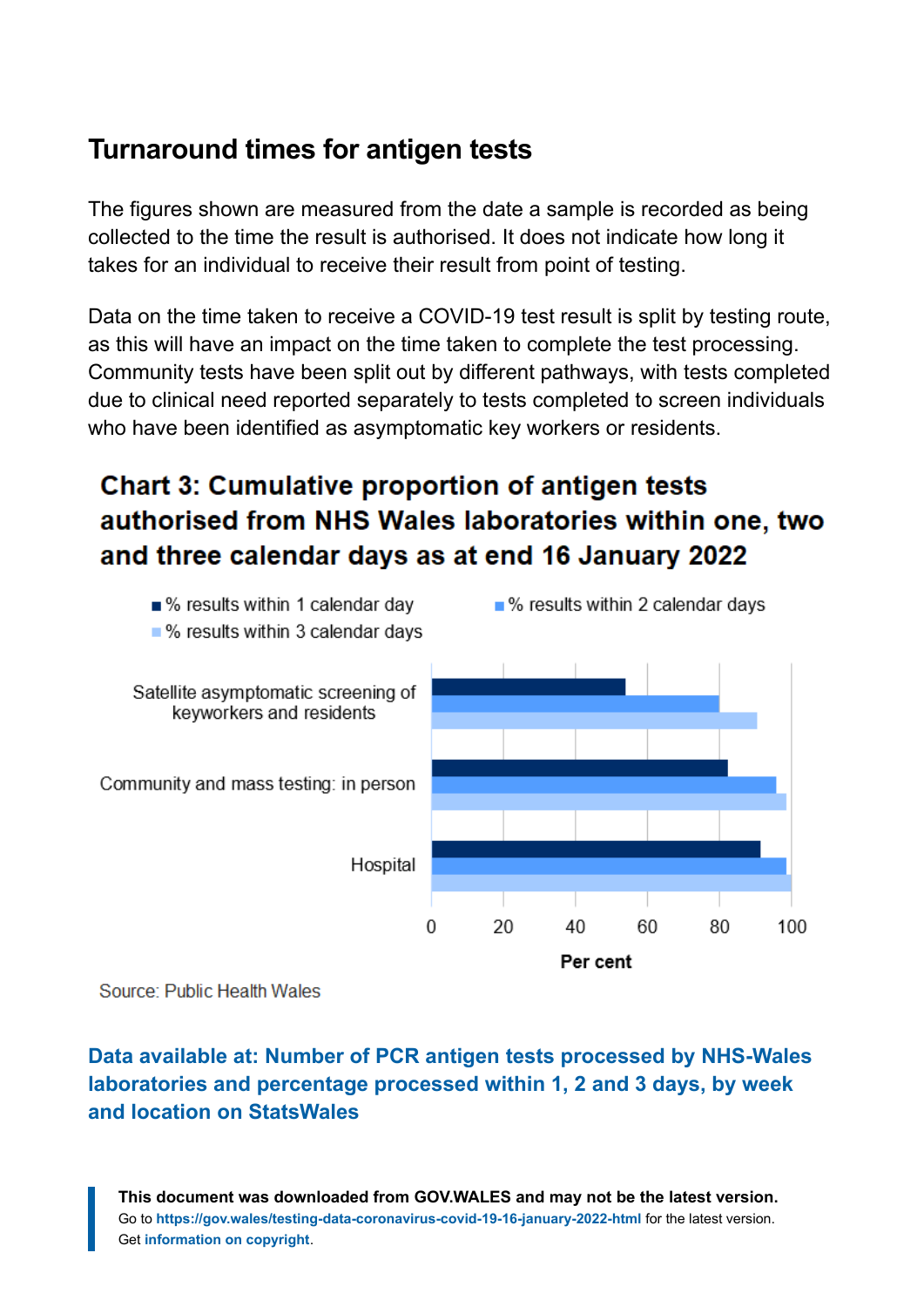### Chart 4: Proportion of antigen tests authorised in one calendar day through NHS Wales laboratories as at end 16 January 2022



Source: Public Health Wales

#### **Data available at: [Number of PCR antigen tests processed by Non NHS-](https://statswales.gov.wales/Catalogue/Health-and-Social-Care/coronavirus-covid-19/testing-data-for-coronavirus-covid-19/numberofpcrantigentestsprocessedbynonnhswaleslaboratoriesandpercentageprocessedwithin12and3days-by-week-location)[Wales laboratories and percentage processed within 1, 2 and 3 days, by](https://statswales.gov.wales/Catalogue/Health-and-Social-Care/coronavirus-covid-19/testing-data-for-coronavirus-covid-19/numberofpcrantigentestsprocessedbynonnhswaleslaboratoriesandpercentageprocessedwithin12and3days-by-week-location) [week and location on StatsWales](https://statswales.gov.wales/Catalogue/Health-and-Social-Care/coronavirus-covid-19/testing-data-for-coronavirus-covid-19/numberofpcrantigentestsprocessedbynonnhswaleslaboratoriesandpercentageprocessedwithin12and3days-by-week-location)**

From early December 2020 to the end of January 2021, all testing routes saw an increase in the proportion of tests authorised in one calendar day. After this, the proportion has remained relatively stable across hospital and community testing routes, remaining above 90% until 15 August 2021. During this time, despite fluctuations, performance has remained above 60% for the satellite testing route.

Reductions in the proportion of tests authorised in one calendar day have been seen in August and December 2021.

In the latest week (10 to 16 January 2022):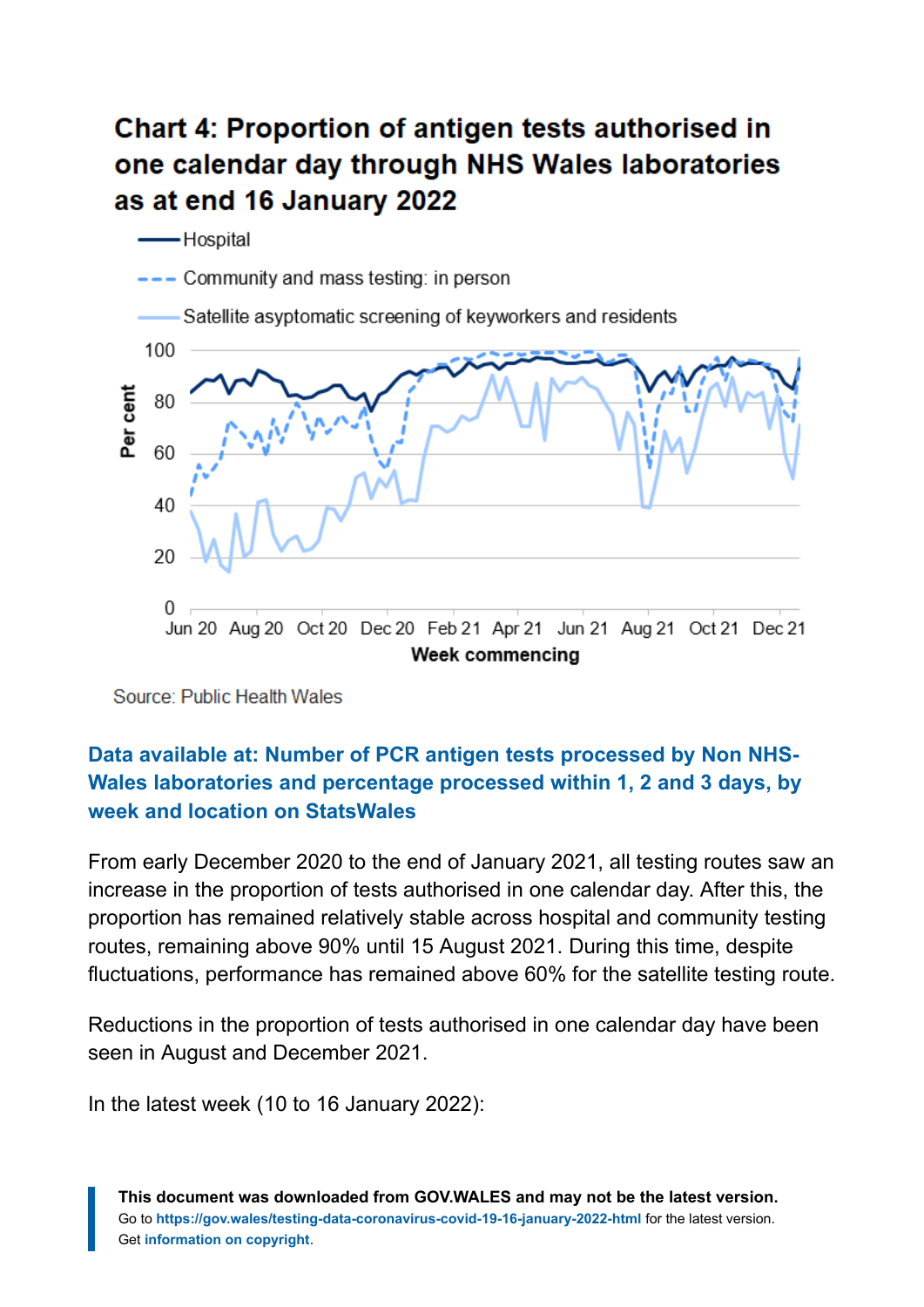- there have been 3,992 tests authorised for satellite asymptomatic screening of key workers and residents with 71.1% authorised within one day, an increase of 20.6 percentage points compared to the previous week
- there have been 7,145 tests authorised as part of community and mass testing in person with 98.4% authorised within one day, an increase of 25.7 percentage points compared to the previous week
- there have been 19,208 tests authorised at hospital with 94.5% authorised within one day, an increase of 9.2 percentage points compared to the previous week

### **Chart 5: Cumulative proportion of antigen tests** authorised from non-NHS Wales laboratories within one, two and three calendar days as at end 16 January 2022



Source: Public Health Wales

#### **Data available at: [Number of PCR antigen tests processed by Non NHS-](https://statswales.gov.wales/Catalogue/Health-and-Social-Care/coronavirus-covid-19/testing-data-for-coronavirus-covid-19/numberofpcrantigentestsprocessedbynonnhswaleslaboratoriesandpercentageprocessedwithin12and3days-by-week-location?_ga=2.249563334.1728574895.1642403638-1086771297.1619441781)[Wales laboratories and percentage processed within 1, 2 and 3 days, by](https://statswales.gov.wales/Catalogue/Health-and-Social-Care/coronavirus-covid-19/testing-data-for-coronavirus-covid-19/numberofpcrantigentestsprocessedbynonnhswaleslaboratoriesandpercentageprocessedwithin12and3days-by-week-location?_ga=2.249563334.1728574895.1642403638-1086771297.1619441781) [week and location on StatsWales](https://statswales.gov.wales/Catalogue/Health-and-Social-Care/coronavirus-covid-19/testing-data-for-coronavirus-covid-19/numberofpcrantigentestsprocessedbynonnhswaleslaboratoriesandpercentageprocessedwithin12and3days-by-week-location?_ga=2.249563334.1728574895.1642403638-1086771297.1619441781)**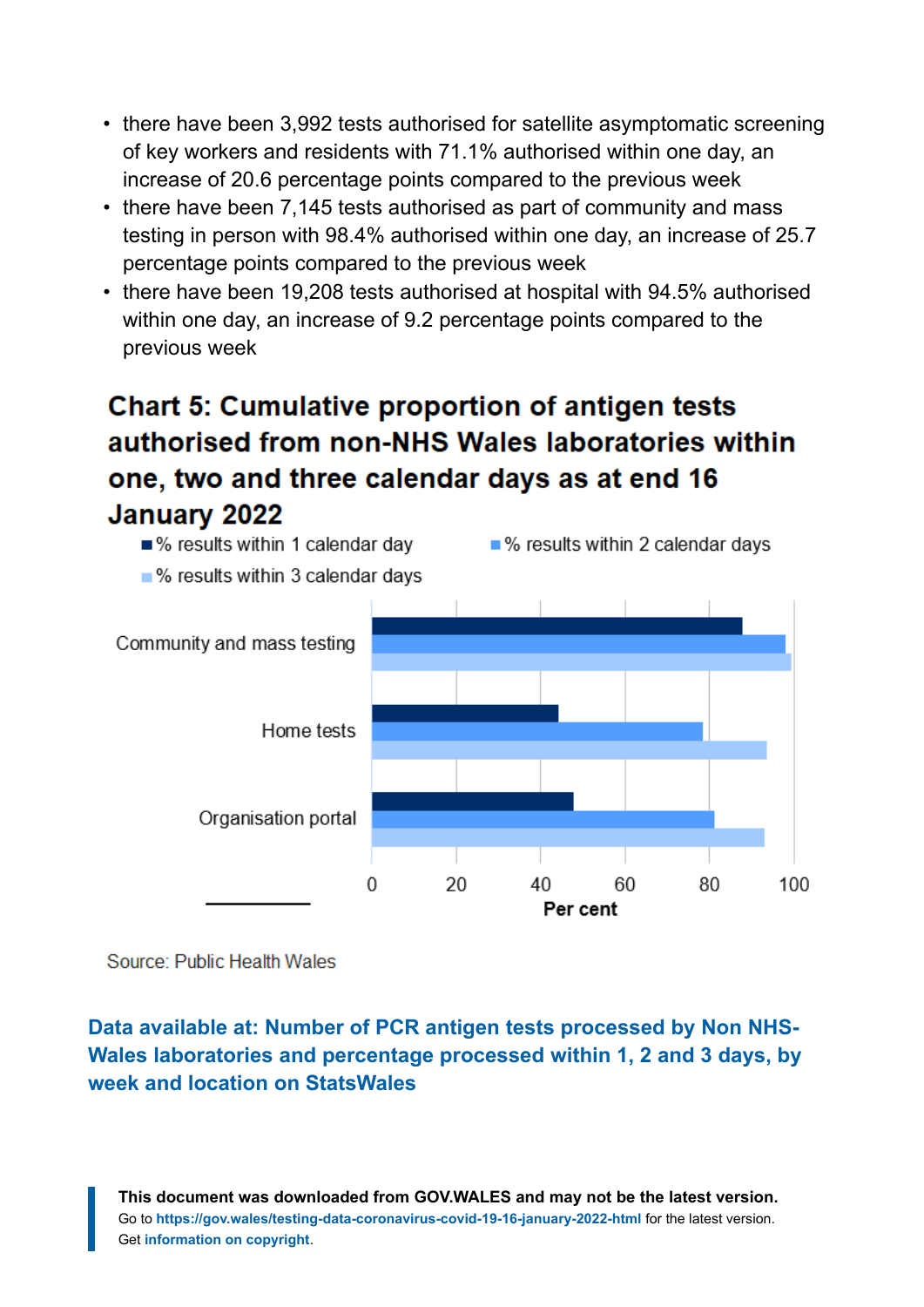### **Chart 6: Proportion of antigen tests authorised in** one calendar day through non-NHS Wales laboratories as at end 16 January 2022



Source: Public Health Wales

#### **[Data available at: Number of PCR antigen tests processed by Non NHS-](https://statswales.gov.wales/Catalogue/Health-and-Social-Care/coronavirus-covid-19/testing-data-for-coronavirus-covid-19/numberofpcrantigentestsprocessedbynonnhswaleslaboratoriesandpercentageprocessedwithin12and3days-by-week-location)[Wales laboratories and percentage processed within 1, 2 and 3 days, by](https://statswales.gov.wales/Catalogue/Health-and-Social-Care/coronavirus-covid-19/testing-data-for-coronavirus-covid-19/numberofpcrantigentestsprocessedbynonnhswaleslaboratoriesandpercentageprocessedwithin12and3days-by-week-location) [week and location on StatsWales](https://statswales.gov.wales/Catalogue/Health-and-Social-Care/coronavirus-covid-19/testing-data-for-coronavirus-covid-19/numberofpcrantigentestsprocessedbynonnhswaleslaboratoriesandpercentageprocessedwithin12and3days-by-week-location)**

Lower rates of turnaround times can be seen between September and December 2020, in the home and organisation portal and again in June, July, September and December 2021. Community and mass testing has a higher turnaround rate within one calendar day, but was also lower during October to December 2020. Please note that this series can be volatile, and in particular, short term changes should be treated with caution.

In the latest week (10 to 16 January 2022):

• there have been 21,740 organisation portal tests authorised with 76.4% authorised within one calendar day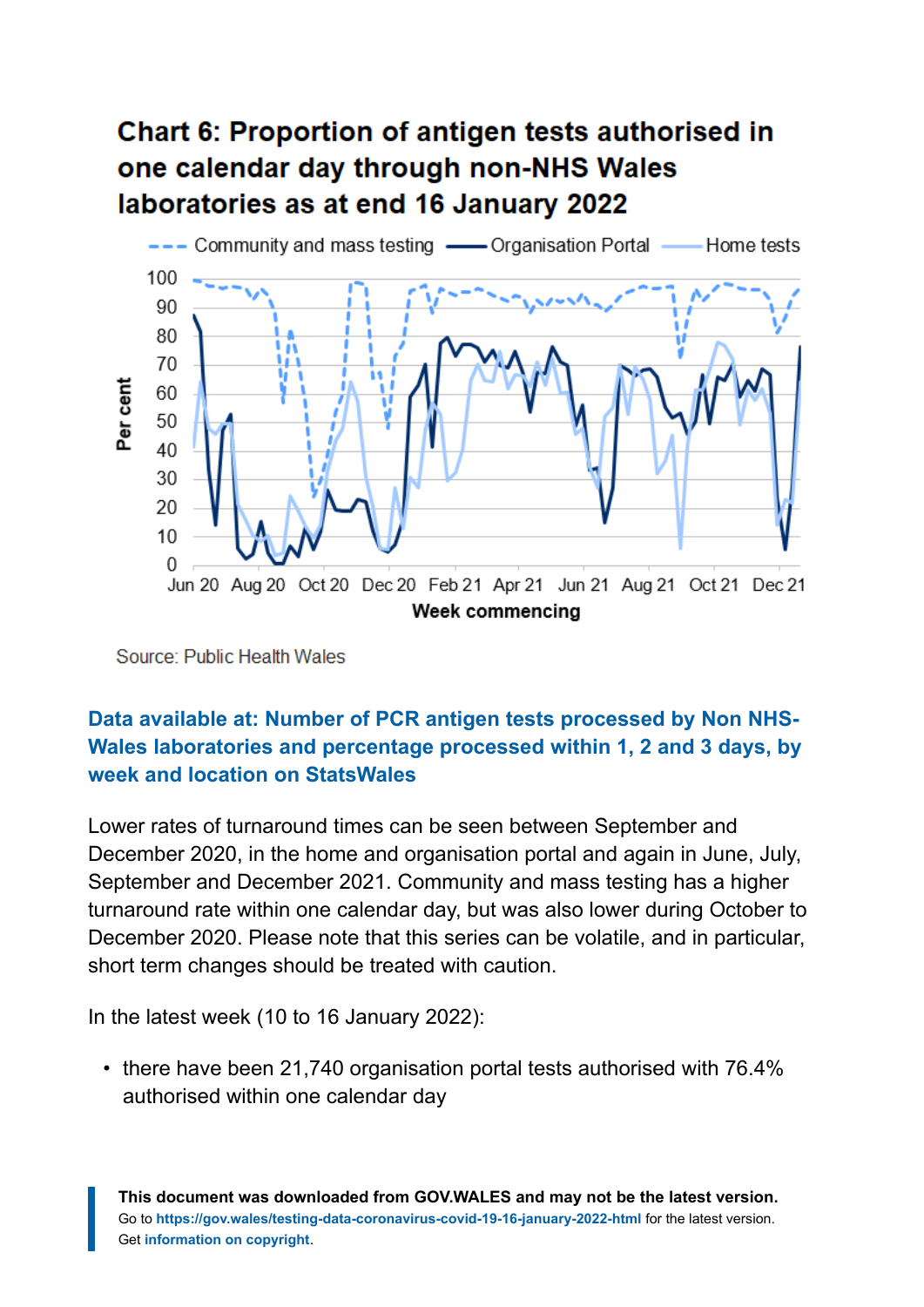- there have been 9,141 home tests authorised with 64.2% authorised within one calendar day
- there have been 29,859 tests authorised from community tests processed in non-NHS Wales laboratories with 97.1% authorised within one calendar day

### **Critical workers and residents**

The current testing strategy for Wales can be found on the **[Testing for](https://gov.wales/testing-coronavirus-weekly-updates) [coronavirus](https://gov.wales/testing-coronavirus-weekly-updates)** page. The current testing policy for key workers and social care staff is to have access to twice weekly testing; this testing uses antigen lateral flow tests and is therefore not included in the data presented in this release.

Due to the lower levels of prevalence of COVID-19 in the population and the fact that the twice-weekly testing for key workers and social care staff is not included in this release, analysis on critical workers has been removed from the 12 May 2021 publication onwards. PCR test data for critical workers can be found in the accompanying **[StatsWales](https://statswales.gov.wales/Catalogue/Health-and-Social-Care/coronavirus-covid-19/testing-data-for-coronavirus-covid-19)** tables published alongside this release and all lateral flow data is published by Public Health Wales (PHW) who publish a **[daily](https://public.tableau.com/profile/public.health.wales.health.protection#!/vizhome/RapidCOVID-19virology-Public/Headlinesummary) [surveillance dashboard](https://public.tableau.com/profile/public.health.wales.health.protection#!/vizhome/RapidCOVID-19virology-Public/Headlinesummary)**. These two datasets alongside each other provide an overall picture of testing in critical workers. More information regarding these datasets can be found in the **[background section](#page-11-0)**.

# <span id="page-10-0"></span>**Antibody tests**

COVID-19 antibody tests are used to find out whether a person has antibodies from previously being infected with coronavirus or being vaccinated. The antibody test works by taking a blood sample and testing for the presence of antibodies. Antibodies are produced by the body in response to an infection and can usually be found in the blood after around 2 weeks following infection.

Antibody tests may be taken for a number of different reasons. Since November 2020 the majority of the antibody tests presented in this publication are those used for diagnostic reasons. Please see **[quality and methodology section](#page-15-0)** for more information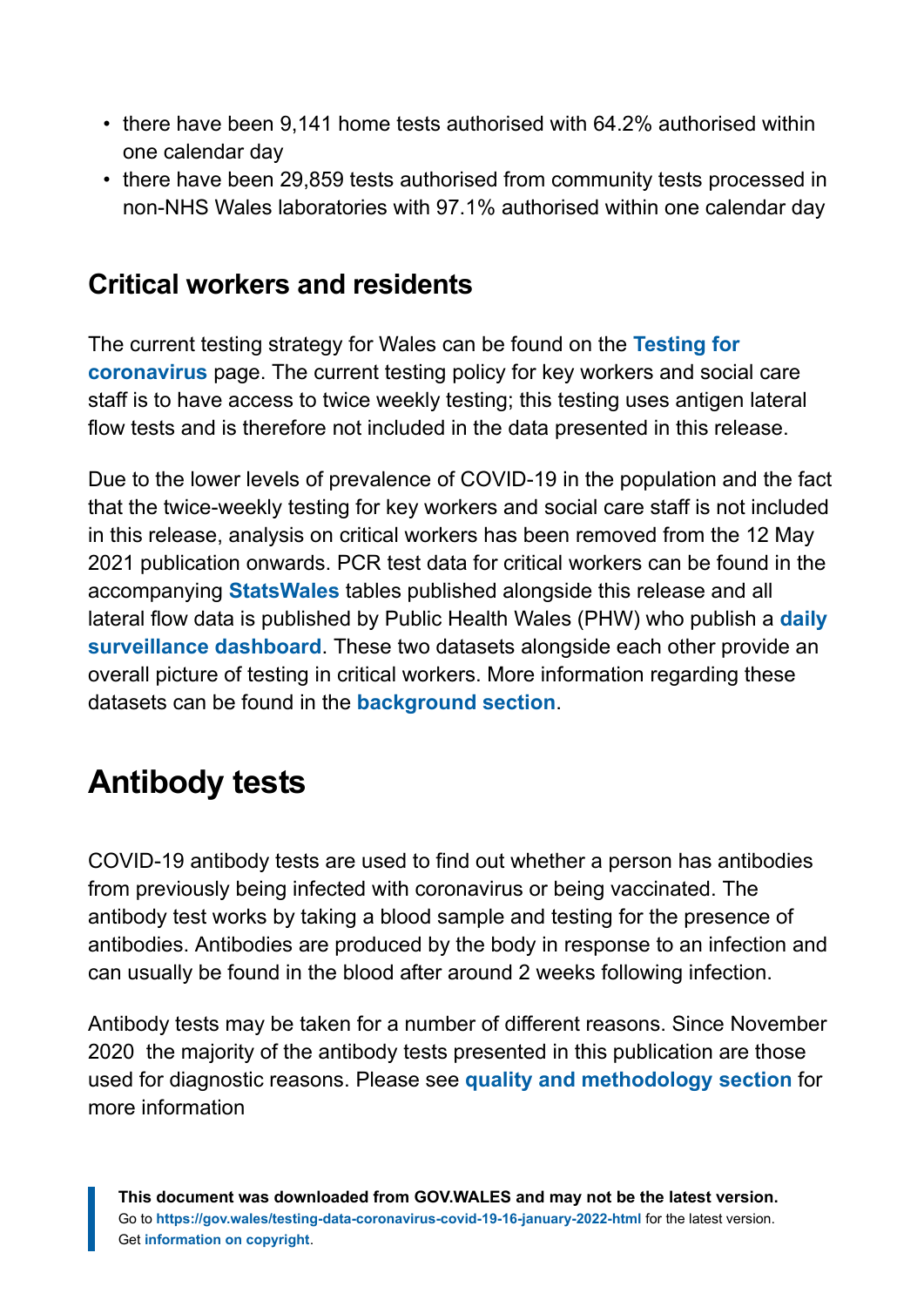Since testing began up until the end of 16 January 2022 there have been 100,868 antibody tests in Wales, including 128 in the latest week under the current testing strategy outlined above.

Further breakdowns are provided on **[StatsWales](https://statswales.gov.wales/Catalogue/Health-and-Social-Care/coronavirus-covid-19/testing-data-for-coronavirus-covid-19)**.

# <span id="page-11-0"></span>**Background**

We are publishing these data to provide a weekly summary of testing activity in Wales, including tests on critical workers, residents and the timeliness of tests. This statistical release is evolving and we appreciate feedback to improve the content.

The underlying data that was previously published in tables 6 to 11 in the excel tables alongside this release are now available on **[StatsWales](https://statswales.gov.wales/Catalogue/Health-and-Social-Care/coronavirus-covid-19/testing-data-for-coronavirus-covid-19)**. Public Health Wales (PHW) publishes a **[daily surveillance dashboard](https://public.tableau.com/profile/public.health.wales.health.protection#!/vizhome/RapidCOVID-19virology-Public/Headlinesummary)** which includes the daily data, previously published in tables 1 to 5.

The first sample processed by a non-NHS Wales laboratory for a Welsh resident was on 24 April 2020. Testing increased with the roll out of home testing on 18 May 2020.

From 13 July 2020, Public Health Wales combined tests and results processed in NHS Wales laboratories and non-NHS Wales laboratories, which were previously reported separately.

The data in this release is based on a mixture of dates at different stages of the testing process, such as specimen date, processing date and authorised date.

Our data explainer titled **[Understanding data on coronavirus \(COVID-19\)](https://gov.wales/understanding-data-coronavirus-covid-19-testing) [testing](https://gov.wales/understanding-data-coronavirus-covid-19-testing)** provides further explanation on the data used including the difference in dates and data sources.

Antigen testing in labs from hospital, community mass testing and asymptomatic screening take place in NHS-Wales laboratories. Antigen testing through the organisational portal (for example care homes), the community portal and home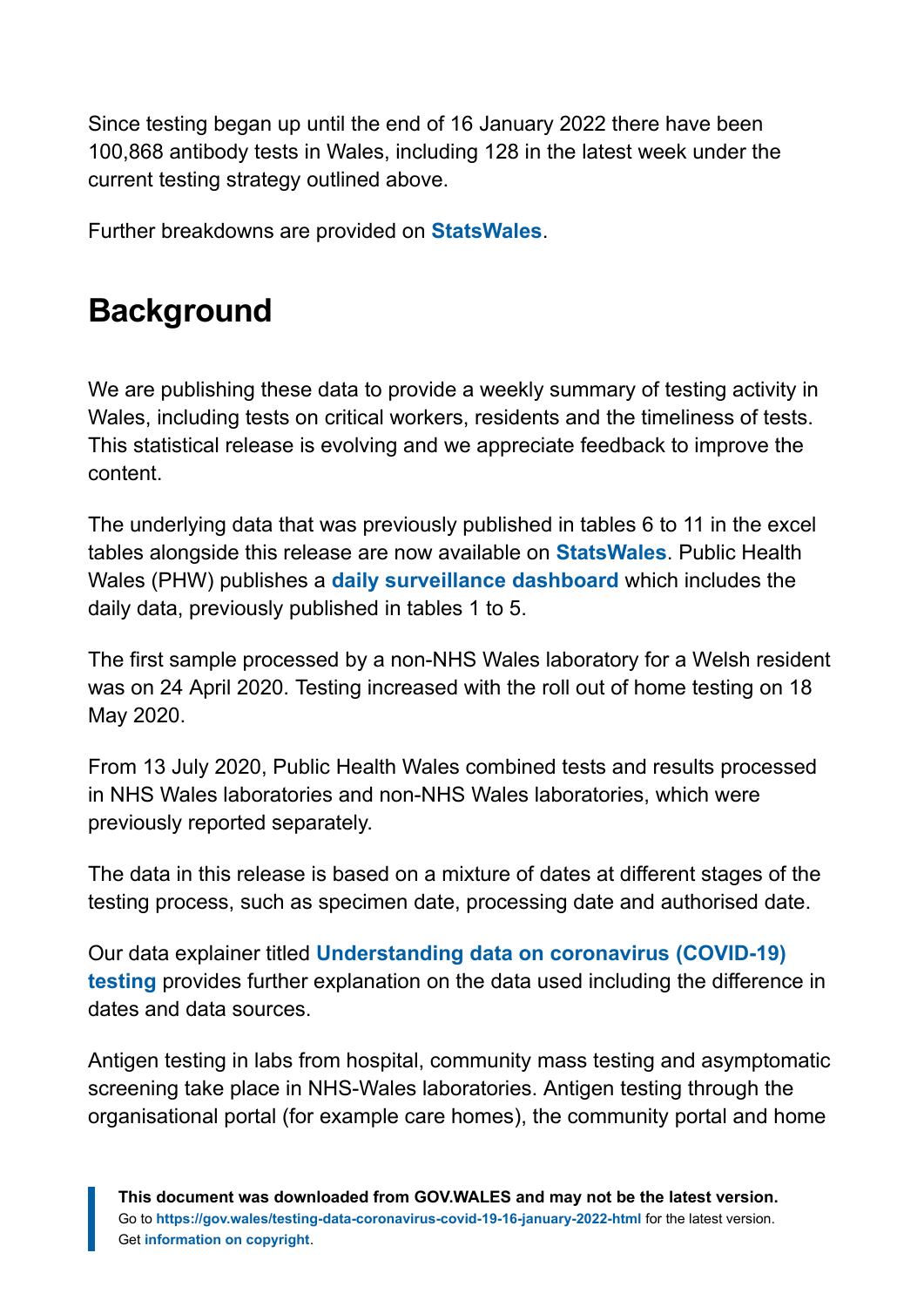tests take place in non NHS-Wales (lighthouse) laboratories.

There are a number of factors which can affect turnaround time for antigen tests, including delays associated with couriers and postage, delays in returning individual or organisational tests as well as processes within laboratories. Turnaround times of NHS Wales laboratories are managed by PHW and Non-NHS Wales laboratories are managed by Department of Health and Social Care (DHSC).

Community and mass testing includes samples collected at mass testing centres, community testing units and mobile testing units and pre-operative screening tests.

Antigen lateral flow tests are not included in this publication. The total number of lateral flow tests conducted on Welsh residents is published by Public Health Wales (PHW) who publishes a **[daily surveillance dashboard](https://public.tableau.com/profile/public.health.wales.health.protection#!/vizhome/RapidCOVID-19virology-Public/Headlinesummary)**. This data is published weekly and contains an overview of the users of lateral flow devices by region and age group. If a person receives a positive result from an antigen lateral flow test they are advised to complete a PCR test which would be tested in a laboratory, this PCR test would appear in the data presented in this release. This test has a higher likelihood of being positive than other tests in the data as it follows a positive lateral flow test and so this might have a small positive effect on the positivity rate of the data.

Antigen lateral flow tests are not included in this publication. Until 6 January 2022 people with positive results from antigen lateral flow tests were advised to book a PCR laboratory test. These PCR tests appear in the data presented in this release. Since 6 January 2022 people with positive lateral flow tests that do not have Covid-19 symptoms are not required to complete a PCR test. Since follow-on PCR tests were more likely to be positive than other PCR tests, this policy change may initially lead to a fall in the positivity rate. For this reason and because PCR tests do not capture all infections, the data in this release and the accompanying web tables do not necessarily reflect true prevalence.

The majority of samples collected at community testing centres are processed in NHS Wales laboratories, however, a number of these may use the non-NHS Wales laboratories (known as lighthouse laboratories).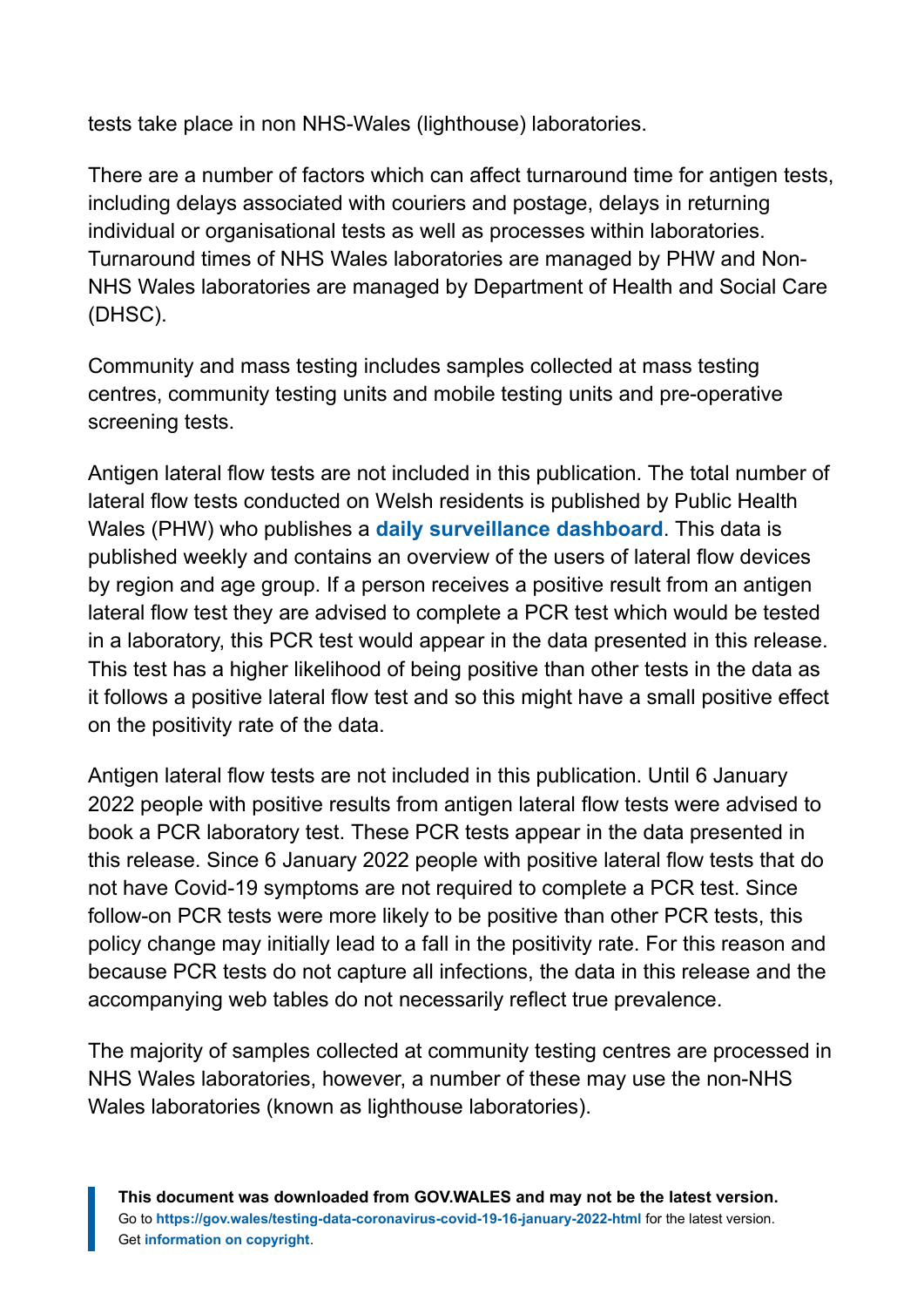Satellite asymptomatic screening of keyworkers and residents are samples collected as part of community key worker screening programmes, such as asymptomatic tests in care homes. Although the term satellite is used, some of the screening tests of asymptomatic keyworkers or residents included in this category may be conducted in person as part of a wider mass and community testing. As testing strategy evolves this may lead to some reallocation of tests between categories.

COVID-19 antibody tests are used to find out whether a person has antibodies from previously being infected with coronavirus or being vaccinated. The antibody test works by taking a blood sample and testing for the presence of antibodies. Antibodies are produced by the body in response to an infection and can usually be found in the blood after around 2 weeks following infection.

The data presented in this release includes antibody tests conducted by Local Health Boards for diagnostic purposes in hospital settings from March 2020 onwards and antibody tests conducted by Local Health Boards in Wales for surveillance of key groups working in health, social care (including domiciliary care) and education from March 2020 to November 2020.

From November 2020 to April 2021 surveillance of domiciliary care staff was carried out by home testing, this information is not included in the data presented in this release.

The main source of antibody surveillance data is the Office for National Statistics COVID-19 Infection Survey. The survey tests a random sample of the individuals aged 18 and over for COVID-19 antigens and antibodies on an on-going basis in order to provide a picture of the prevalence of COVID-19 in the UK population. **[Results for Wales are published on a fortnightly basis by the ONS](https://www.ons.gov.uk/peoplepopulationandcommunity/healthandsocialcare/conditionsanddiseases/bulletins/coronaviruscovid19infectionsurveyantibodyandvaccinationdatafortheuk/7july2021#coronavirus-covid-19-infection-survey-data)**.

Wales has opted in to the UK Government post-positive antibody testing initiative (PPATI) which launched in August 2021. The key aims are to understand how antibody levels change following an infection and how this differs by vaccination status, previous infection status and for different variants. The initiative is in its early stages and Welsh Government are working with UK Government on future publication of the findings.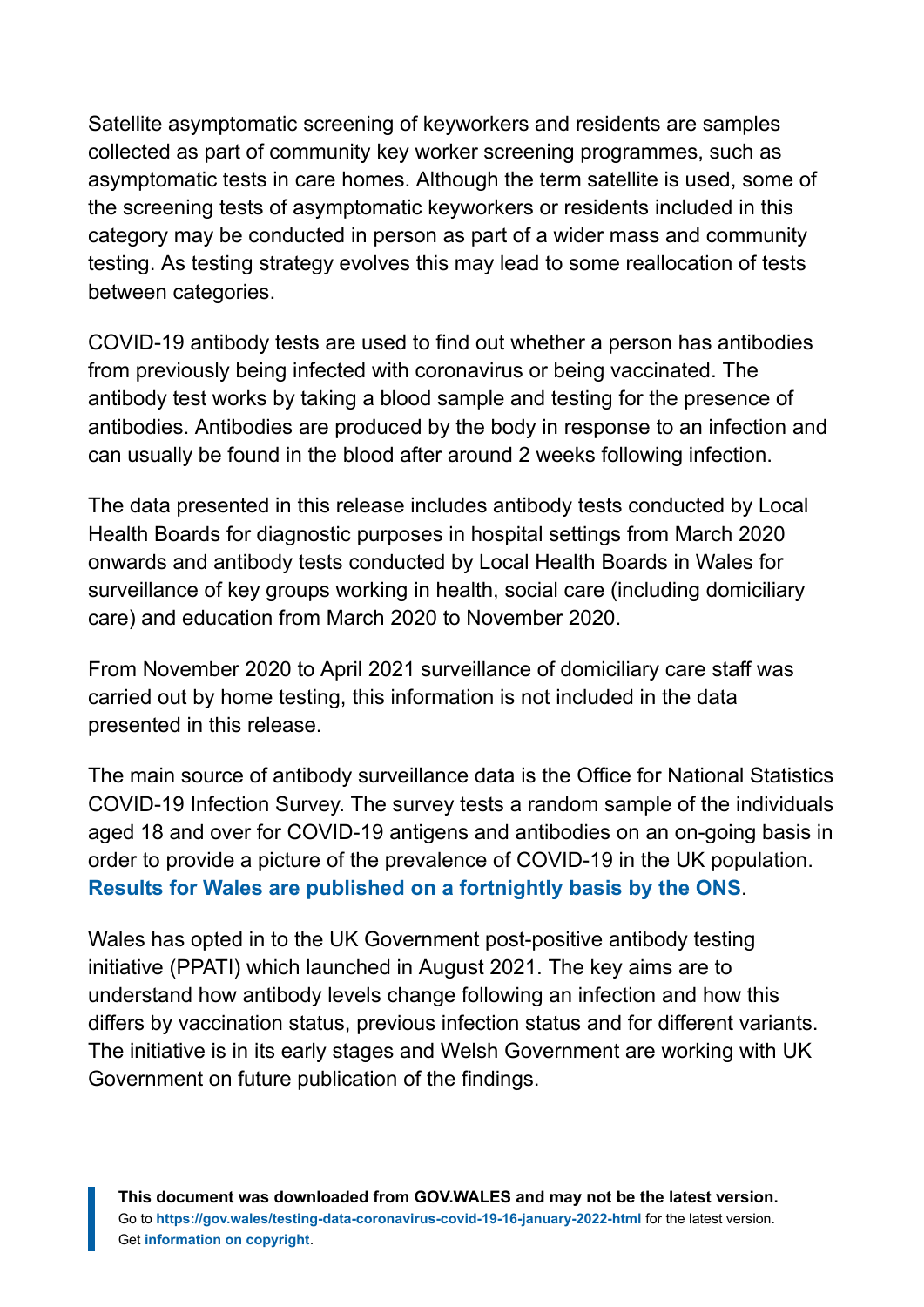The number of tests and results reflect a snapshot in time and will be greatly influenced by the sampling strategy at that moment in time. More information is available in the **[Antibody testing: coronavirus \(COVID-19\)](https://gov.wales/antibody-testing-coronavirus-covid-19)** pages.

During June and July 2021 there has been increasing demand on testing across the UK due to the Delta variant and this will have increased the level of samples requiring processing at the laboratories. This is likely to have contributed to lower than usual performance for turnaround times for certain testing routes with the overall turnaround times for the organisation portal and home tests being impacted but tests requiring rapid turnaround being prioritised and therefore remaining relatively stable.

In the week commencing 5 July 2021 the total number of authorised tests via the organisation portal testing route appeared lower than usual due to delays in processing and so in the week beginning 12 July 2021 the number of authorised tests via this testing route include tests that were not authorised in the previous week and so figures will appear higher than usual. In the week beginning 19 July 2021 the total number of authorised tests via the organisation portal had returned to expected levels.

In June and July 2021 some **[pilot test events](https://gov.wales/wales-pilot-test-events-get-underway)** to trial the return of audiences to live events require attendees to return a negative PCR test within 5 days before the event. PCR tests taken by Welsh residents attending either a Welsh pilot event or an English pilot event are included in the data presented in this release.

Stock management, requiring movement of tests between sites, and a reduced workforce at one of the largest NHS-Wales laboratories resulted in a decrease in the number of tests turned around within one calendar day from the middle of August to the beginning of September 2021.

Issues have been identified at a private laboratory based in Wolverhampton, England where incorrect test results had been issued. As a result of this, a number of people tested between 4 and 12 October were advised to re-test which may impact the figures for non-NHS Wales laboratories presented for the weeks beginning the 11 and 18 October 2021. Around 4,000 tests are estimated to be affected in Wales, more information is available in the **[statement from the](https://gov.wales/written-statement-has-issued-update-welsh-residents-impacted-incorrect-covid-19-test-results) [Minister for Health and Social Services](https://gov.wales/written-statement-has-issued-update-welsh-residents-impacted-incorrect-covid-19-test-results)**.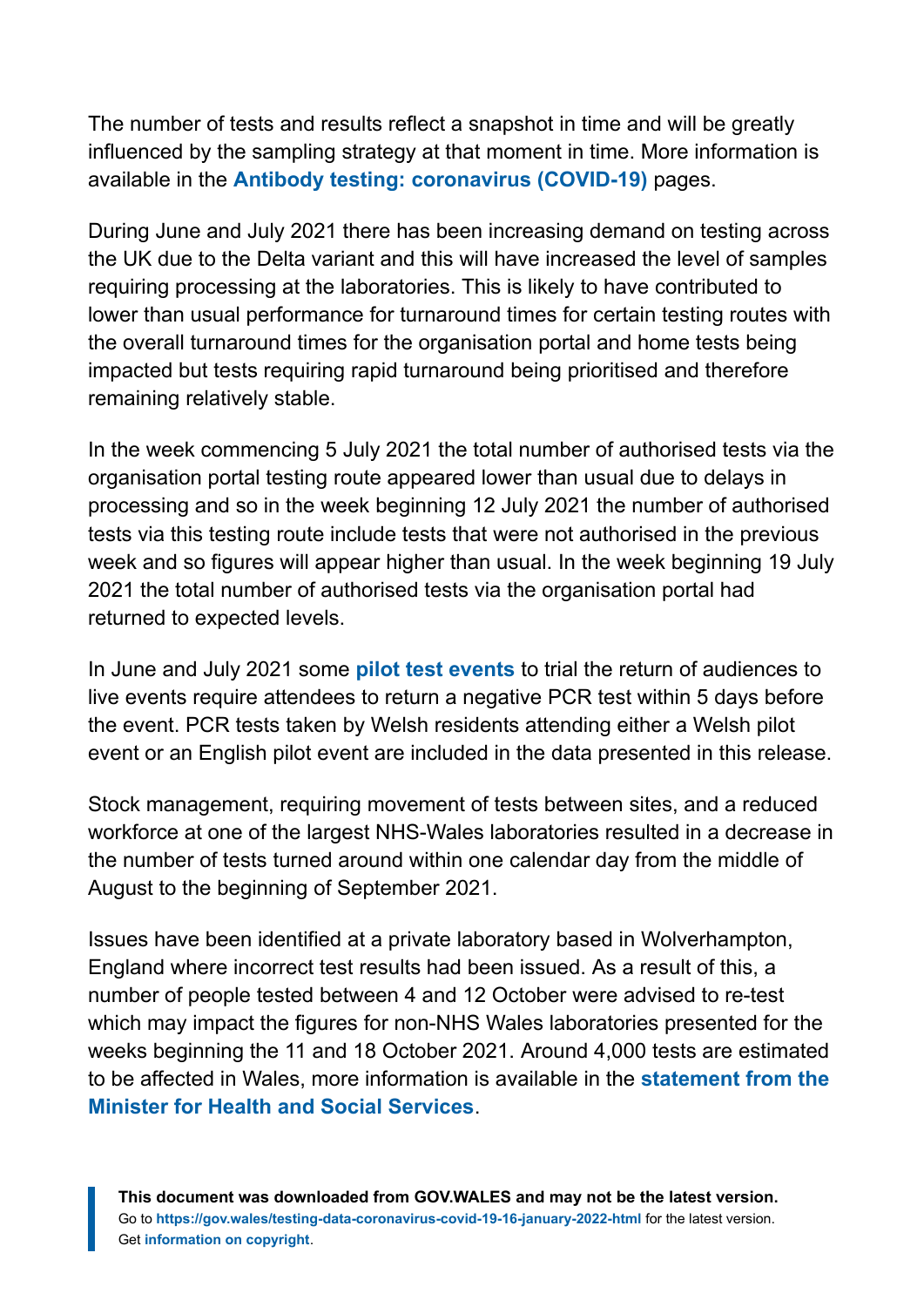In late December 2021, there was increasing demand on testing across the UK and this will increase the level of samples requiring processing at the laboratories. This likely contributed to lower than usual turnaround times for certain testing routes in early January with the overall turnaround times for the organisation portal and home tests being impacted but tests requiring rapid turnaround being prioritised.

Data included in this release is correct at 23:59 on 16 January 2022 unless otherwise stated.

# <span id="page-15-0"></span>**Quality and methodology information**

### **Context**

The data is management information which has been collected to support testing operations. We're publishing these data to provide a timely summary of testing activity but they have not undergone the same level of quality assurance as official statistics, with the data subject to future revisions. This weekly summary of COVID-19 testing information includes data from the **[Public Health Wales](https://public.tableau.com/profile/public.health.wales.health.protection#!/vizhome/RapidCOVID-19virology-Public/Headlinesummary) [\(PHW\) daily surveillance dashboard](https://public.tableau.com/profile/public.health.wales.health.protection#!/vizhome/RapidCOVID-19virology-Public/Headlinesummary)**, plus further detail on the number of tests on critical workers and the location that the test sample was collected.

This information helps to monitor the impact of COVID-19 and contribute to Wales monitoring and decision-making.

Between the weeks commencing 14 September 2020 and 12 October 2020, following changes in the source data provided by non-NHS Wales Laboratories, there were issues with allocating testing data to different pathways. This has now been resolved and a permanent solution is in place which is reflected in the data from the week commencing 19 October 2020. The interim solution used by Public Health Wales during this period was robust, therefore the data is comparable.

Reduction in turnaround times for the organisation portal from 27 July 2020 were caused by capacity issues while community tests were prioritised. Improvements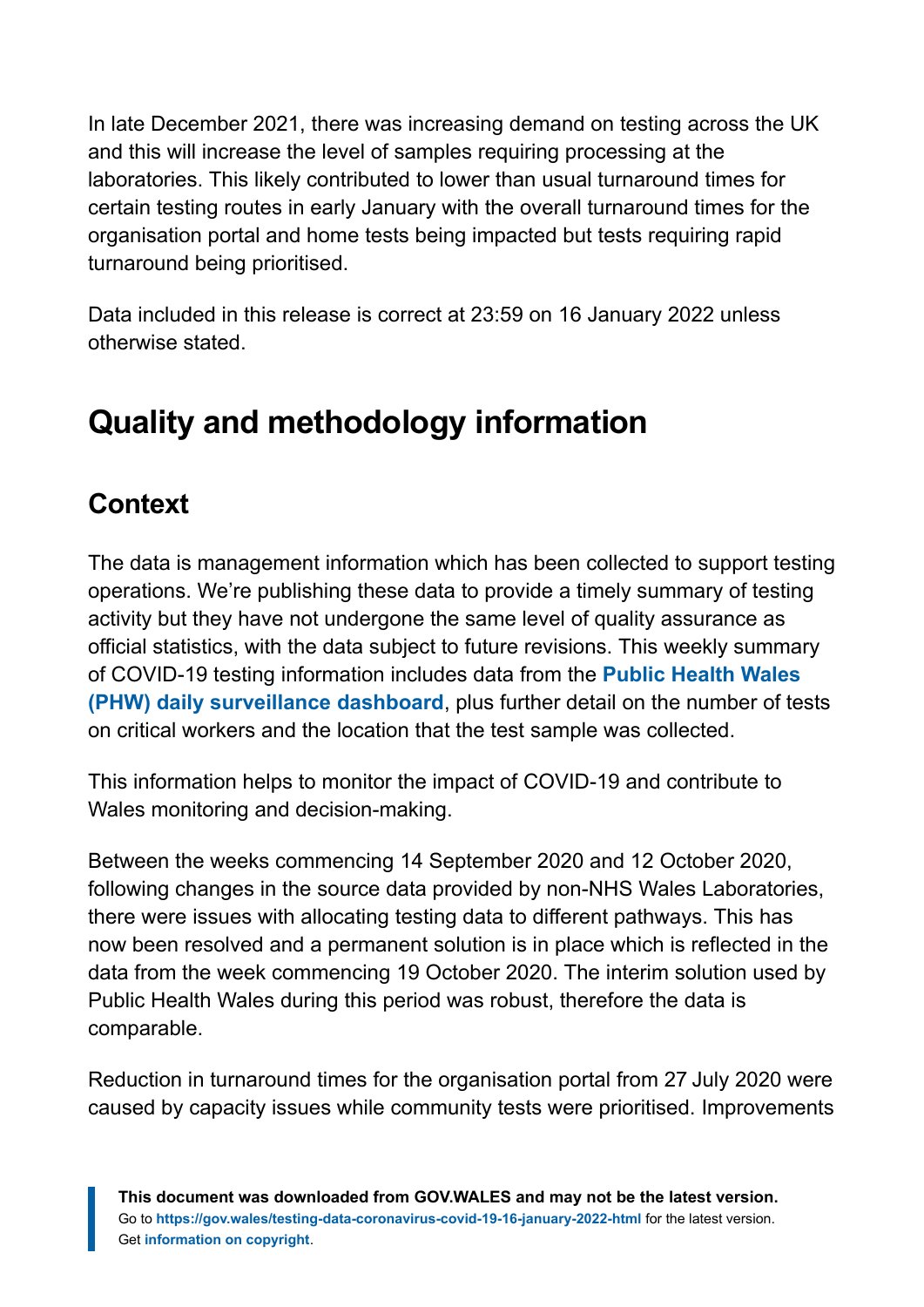in laboratory processes caused an increase in turnaround times for community and home tests on the 16 November 2020.

On the evening of Friday 11 December 2020, there was planned maintenance of the Welsh Laboratory Information Management System (WLIMS), the source of the COVID-19 testing data, to allow essential service upgrades to take place. As anticipated, this affected the testing data flows from the WLIMS, therefore there was no update of the Public Health Wales (PHW) dashboard figures on Sunday 13 December 2020.

Turnaround times were effected by planned maintenance of the Welsh Laboratory Information Management System (WLIMS) system on the week beginning 7 December 2020.

On Monday 14 December 2020, figures were updated for the period of 1pm on Friday 11 to 9am on Sunday 13 December 2020, a total of 44 hours. However the data flows for tests from the WLIMS had been affected during this period.

In the week beginning the 15 December 2020 PHW changed their most recent 7 days incidence from a lag of 37 hours from sample collection date to inclusion within this measure to 81 hours. This change allows for the inclusion of more consistently complete data and results in a more accurate figure and so we have also removed the most recent four days from our data.

As of the week commencing 12 April 2021, the Public Health Wales COVID-19 surveillance moved to a six day reporting period. This means that there is no reporting of daily figures on Saturdays (starting from Saturday 17th April). Data reported on Sundays is therefore for the 24 hour period up to 9am on Friday and the data reported on Mondays is for a 48 hour period up to 9am on Sunday. It is likely that the figures reported on Mondays are around double the usual 24 hours figure. This change does not affect the daily or weekly reporting of testing data in this release where test date is used and not date reported.

### **Relevance**

Public Health Wales analyse patient testing data from Welsh Laboratory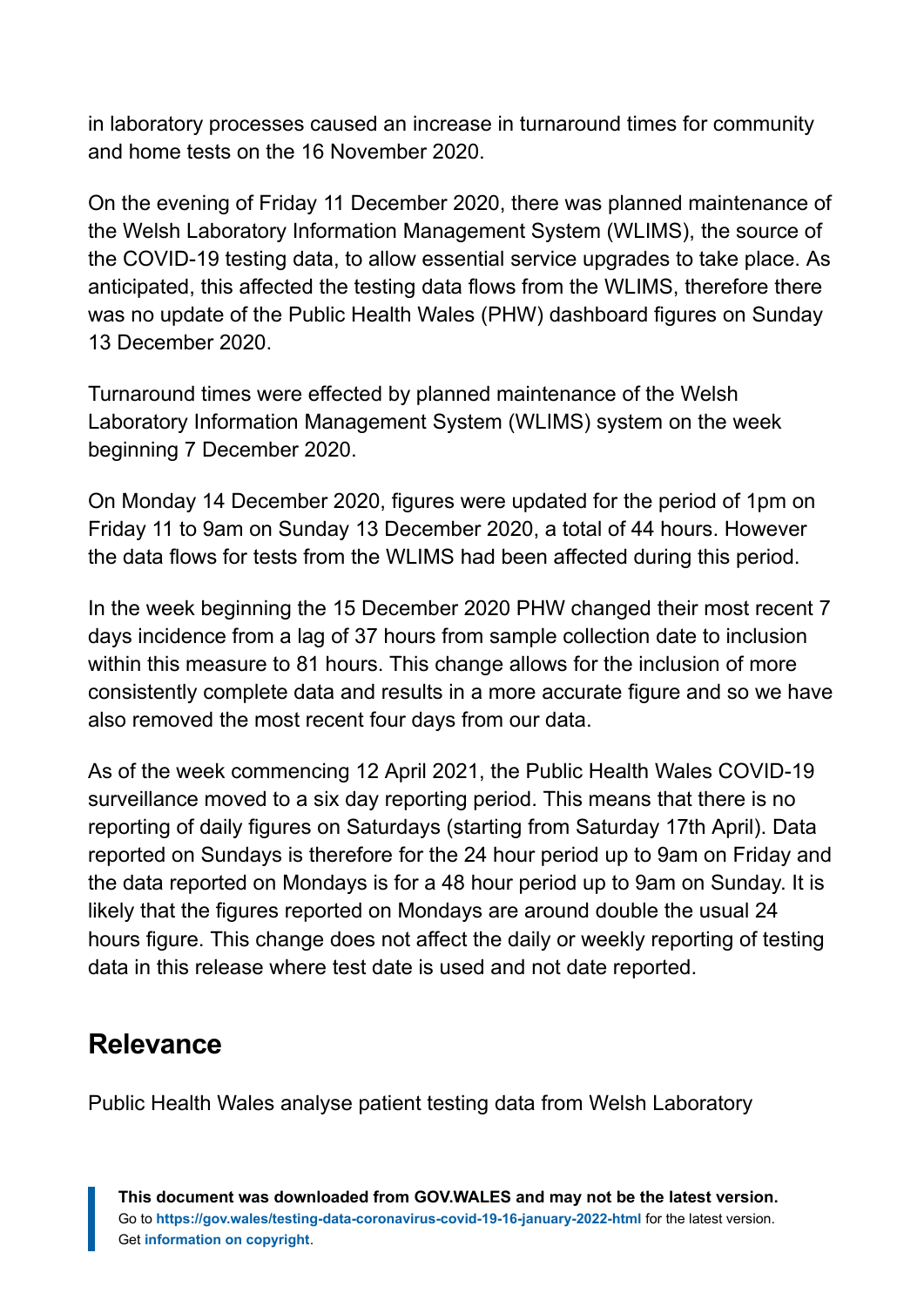Information System (WLIMS) as part of their disease surveillance responsibilities. In addition, these statistics are used daily for a number of other purposes:

- to understand the impact of the COVID-19 pandemic
- to support evidence-based advice on future decisions around reviews of lockdown arrangements
- contributions to Wales and UK wide monitoring and decision-making

Data on the time taken to receive a COVID-19 test result is split by testing route, as this will have an impact on the time taken to complete the test processing:

- home tests need to be posted and couriered to the laboratory
- screening tests in settings such as care homes may be completed in batches of tests across different staff shifts before returning the tests by courier

These methods can have an impact on the turnaround time of the test.

Screening care home tests processed by NHS Wales laboratories are included in the satellite asymptomatic screening of key workers figures.

Tests carried out as part of satellite asymptomatic screening of key workers and residents which are authorised in NHS Wales laboratories are mainly satellite tests. However, there may be a small proportion which are in person screening of key workers at testing sites. Satellite tests are when the sample is collected in a different setting other than a testing centre, for example care homes. Once the sample has been collected a courier is requested to collect the samples and deliver to a laboratory for processing. Care homes may complete batches of tests across different staff shifts before returning the tests by courier. These methods can have an impact on the turnaround time of the test with a large number of tests included in these categories being from care homes.

Although the term satellite is used, some of the screening tests of asymptomatic key workers or residents included in this category may be conducted in person as part of wider mass and community testing.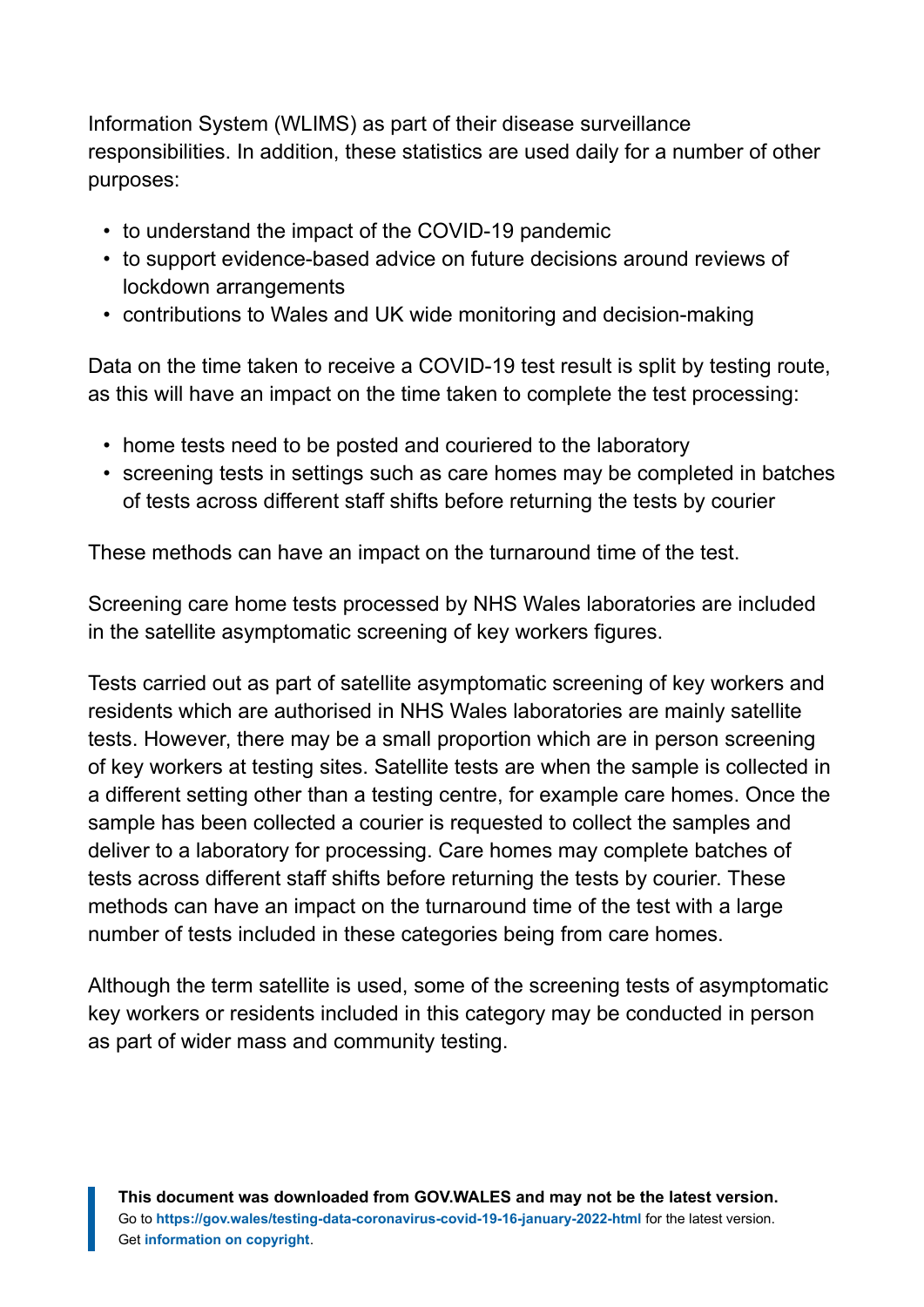### **Accuracy**

Public Health Wales Communicable Disease Surveillance Centre is responsible for carrying out surveillance of respiratory infections in Wales including the coronavirus (COVID-19).

Clinical data is stored in the Welsh Laboratory Information System (WLIMS), this includes COVID-19 testing data. The data is accessed and cleansed by Public Health Wales analysts, this includes removing duplicate positive cases prior to publishing the data on their daily surveillance dashboard. The data is revised on a daily basis and is classed as provisional subject to future revision. The weekly data in this release revises the most recent 13 weeks, no revisions will be given prior to this period.

Different test dates have been used when reporting test data depending on the nature of the data and the use. For rapid surveillance (daily) data the specimen date has been used. For weekly data the authorised date has been used.

Further information can be found in our data explainer: **[Understanding data on](https://gov.wales/understanding-data-coronavirus-covid-19-testing) [coronavirus \(COVID-19\) testing](https://gov.wales/understanding-data-coronavirus-covid-19-testing)**.

### **Timeliness and punctuality**

The data in this release provides data from the 18 March 2020 and onwards.

### **Accessibility and clarity**

This statistical release has been pre-announced and then published on the **[Statistics and Research section of our website](https://gov.wales/statistics-and-research)**. It is accompanied by **[StatsWales tables](https://statswales.gov.wales/)** to allow users to have direct access to the data that underlies the charts in this release.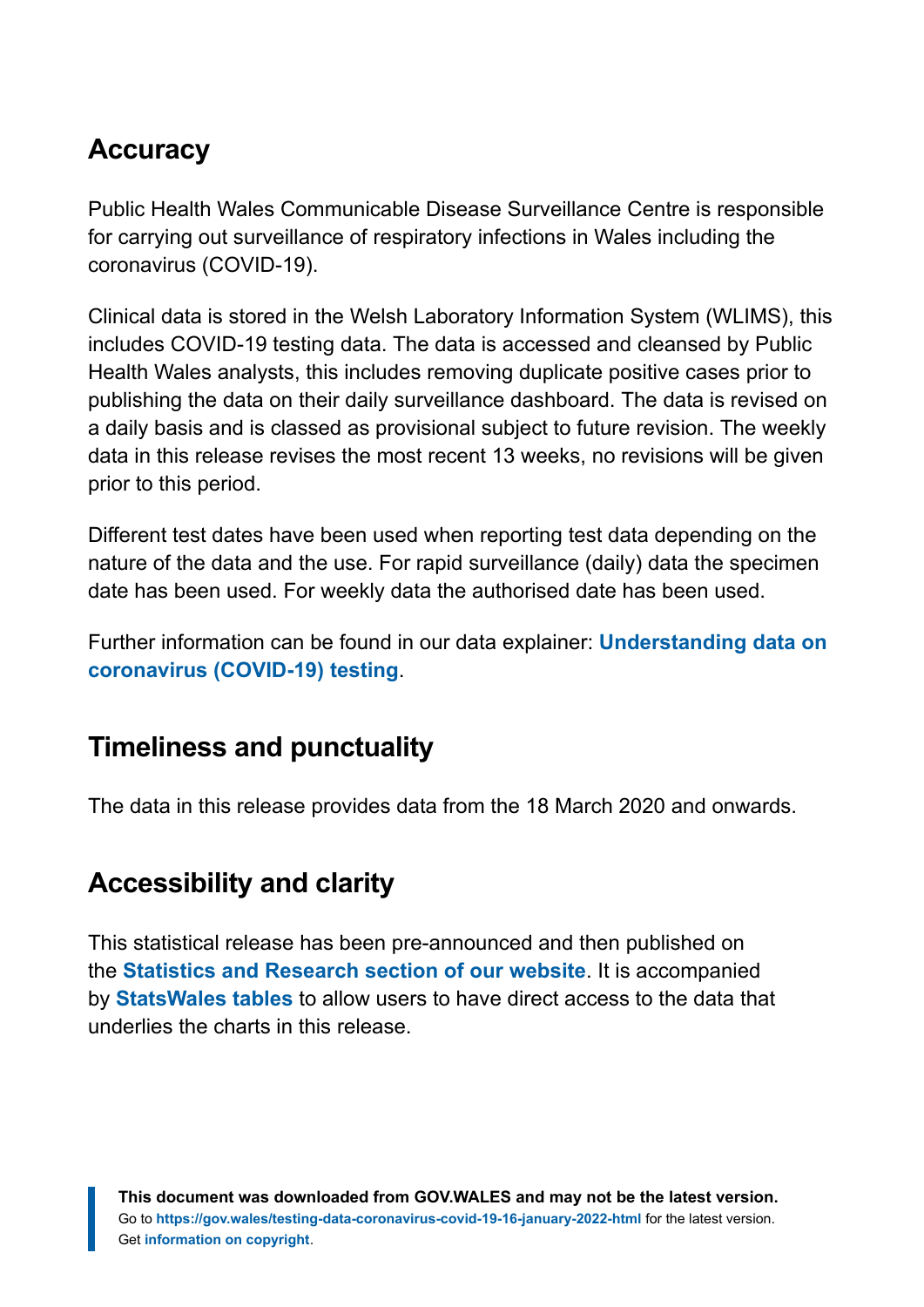### **Comparability**

Weekly testing data for England: **[Coronavirus \(COVID-19\) in the UK on](https://coronavirus.data.gov.uk/) [GOV.UK](https://coronavirus.data.gov.uk/)**

Wales: **[Daily surveillance dashboard on Public Health Wales](https://public.tableau.com/profile/public.health.wales.health.protection#!/vizhome/RapidCOVID-19virology-Public/Headlinesummary)**

Scotland: **[Coronavirus \(COVID-19\): daily data for Scotland on GOV.SCOT](https://www.gov.scot/publications/coronavirus-covid-19-daily-data-for-scotland/)**

Northern Ireland: **[COVID-19 - Daily Dashboard Updates on Health Northern](https://www.health-ni.gov.uk/articles/covid-19-daily-dashboard-updates) [Ireland](https://www.health-ni.gov.uk/articles/covid-19-daily-dashboard-updates)**

Data for England and a comparison of the four nations is available on **[The](https://coronavirus.data.gov.uk/) [Department of Health and Social Care](https://coronavirus.data.gov.uk/)** dashboard.

The type of antigen (swab) test processed differs between Welsh and English laboratories. The type of test processed through Welsh laboratories involves a 'single dry swab' taken from the back of the throat. Tests processed through English laboratories involve 'two wet swab' sample collections taken from the nose and throat.

### **National Statistics status**

These statistics are not National Statistics. However, as far as has been practicable, they have been collected and validated in accordance with the pillars and principles within the **[Code of Practice for Statistics](https://code.statisticsauthority.gov.uk/)**. We continue to develop the data collection and quality assurance process to improve the data.

These statistics have been produced quickly in response to developing world events.

### **Well-being of Future Generations Act**

The Well-being of Future Generations Act 2015 is about improving the social,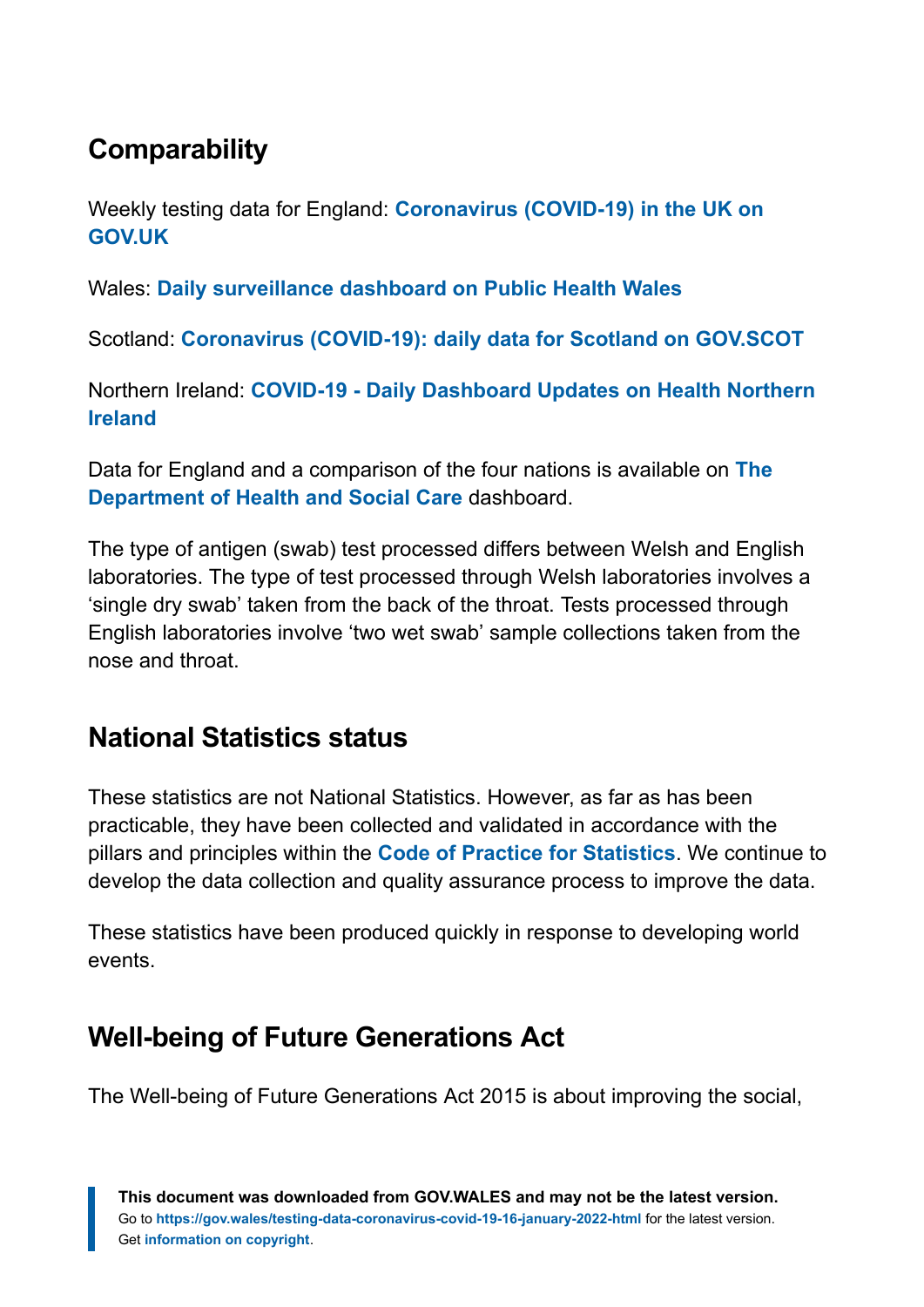economic, environmental and cultural wellbeing of Wales. The Act puts in place seven wellbeing goals for Wales. These are for a more equal, prosperous, resilient, healthier and globally responsible Wales, with cohesive communities and a vibrant culture and thriving Welsh language. Under section (10)(1) of the Act, the Welsh Ministers must (a) publish indicators ("national indicators") that must be applied for the purpose of measuring progress towards the achievement of the wellbeing goals, and (b) lay a copy of the national indicators before Senedd Cymru. Under section 10(8) of the Well-being of Future Generations Act, where the Welsh Ministers revise the national indicators, they must as soon as reasonably practicable (a) publish the indicators as revised and (b) lay a copy of them before the Senedd. These national indicators were laid before the Senedd in 2021. The indicators laid on 14 December 2021 replace the set laid on 16 March 2016.

Information on the indicators, along with narratives for each of the well-being goals and associated technical information is available in the **[Wellbeing of](https://gov.wales/wellbeing-wales) [Wales report](https://gov.wales/wellbeing-wales)**.

Further information on the **[Well-being of Future Generations \(Wales\) Act](https://gov.wales/well-being-future-generations-wales-act-2015-guidance) [2015](https://gov.wales/well-being-future-generations-wales-act-2015-guidance)**.

The statistics included in this release could also provide supporting narrative to the national indicators and be used by public services boards in relation to their local wellbeing assessments and local wellbeing plans.

### **Next update**

Wednesday 26 January 2022.

### **We want your feedback**

We are considering reducing the frequency of some of the COVID-19 related statistical releases, including this publication. We welcome any comments or feedback on how you use these releases, and any changes to them via **[kas.covid19@gov.wales](mailto:kas.covid19@gov.wales)**.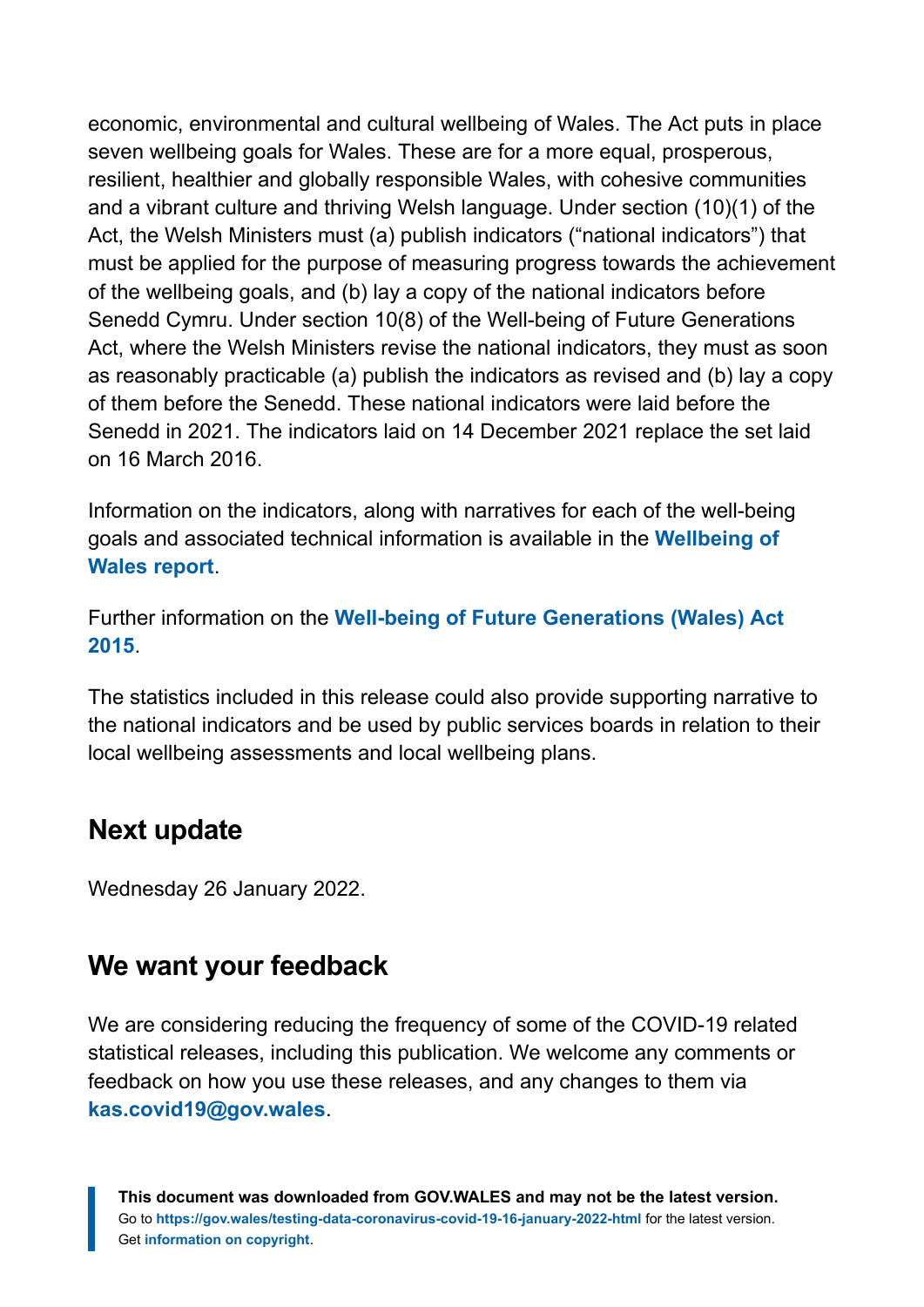# <span id="page-21-0"></span>**Contact details**

For queries about the data Statistician: Ryan Pike Telephone: 0300 025 6415 Email: **[kas.covid19@gov.wales](mailto:KAS.COVID19@gov.wales)**

Media: 0300 025 8099

SFR 20/2022